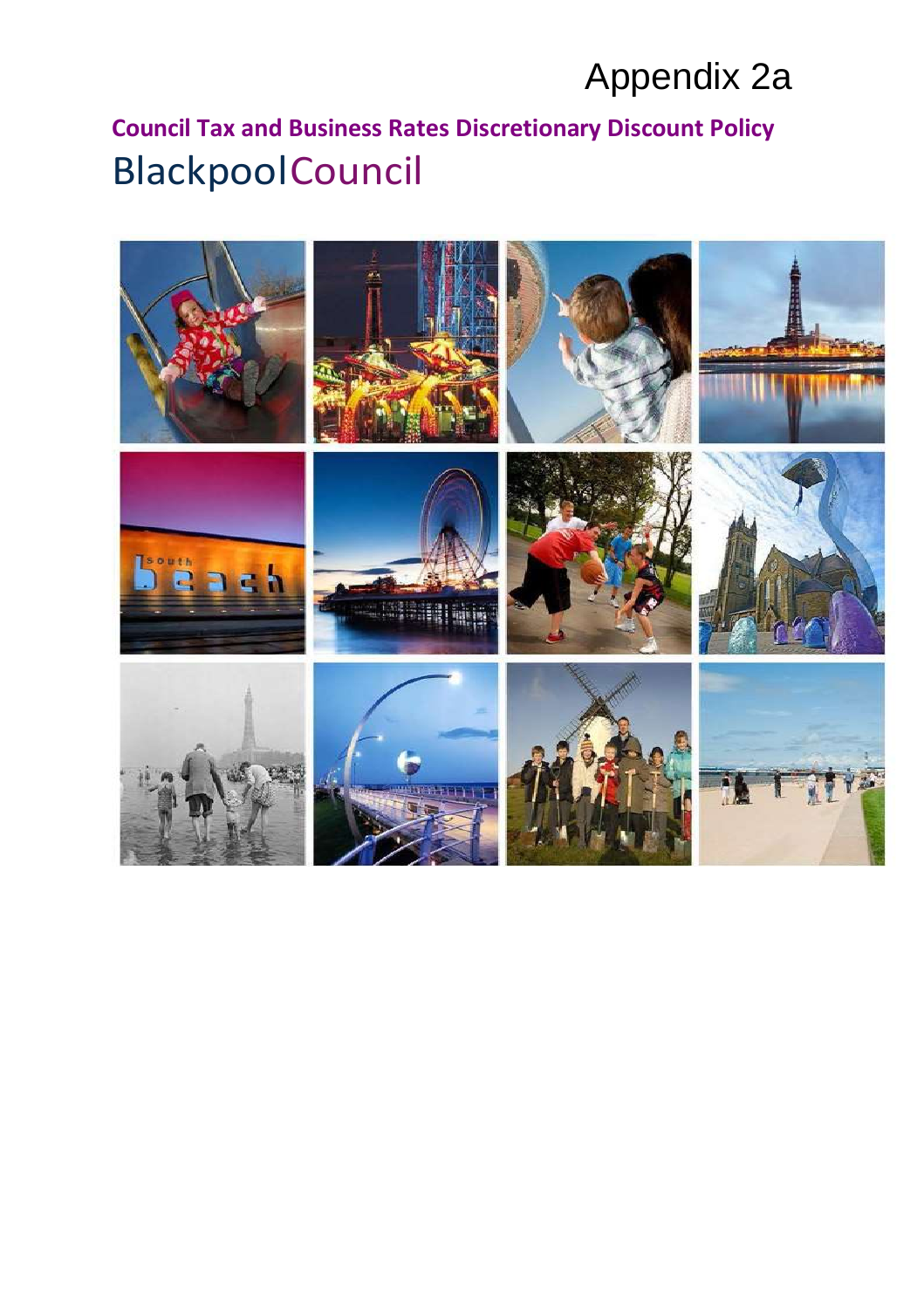# **Contents**

| Objective 1: To ensure that assistance is available and accessible to members of the community most in need 6 |  |
|---------------------------------------------------------------------------------------------------------------|--|
| Objective 2: To ensure discretionary discounts are only awarded when no other means of assistance is          |  |
|                                                                                                               |  |
| Objective 3: To monitor and evaluate the administration of the policy to ensure that the service reflects the |  |
|                                                                                                               |  |
|                                                                                                               |  |
|                                                                                                               |  |
|                                                                                                               |  |
|                                                                                                               |  |
|                                                                                                               |  |
|                                                                                                               |  |
|                                                                                                               |  |
|                                                                                                               |  |
|                                                                                                               |  |
|                                                                                                               |  |
|                                                                                                               |  |
|                                                                                                               |  |
|                                                                                                               |  |
|                                                                                                               |  |
|                                                                                                               |  |
|                                                                                                               |  |
|                                                                                                               |  |
|                                                                                                               |  |
| 6. Relief relating to organisations established for Sporting and Community Purposes  14                       |  |
|                                                                                                               |  |
|                                                                                                               |  |
|                                                                                                               |  |
|                                                                                                               |  |
|                                                                                                               |  |
|                                                                                                               |  |
|                                                                                                               |  |
|                                                                                                               |  |
|                                                                                                               |  |
|                                                                                                               |  |
|                                                                                                               |  |
|                                                                                                               |  |
|                                                                                                               |  |
|                                                                                                               |  |
|                                                                                                               |  |
|                                                                                                               |  |
|                                                                                                               |  |
|                                                                                                               |  |
|                                                                                                               |  |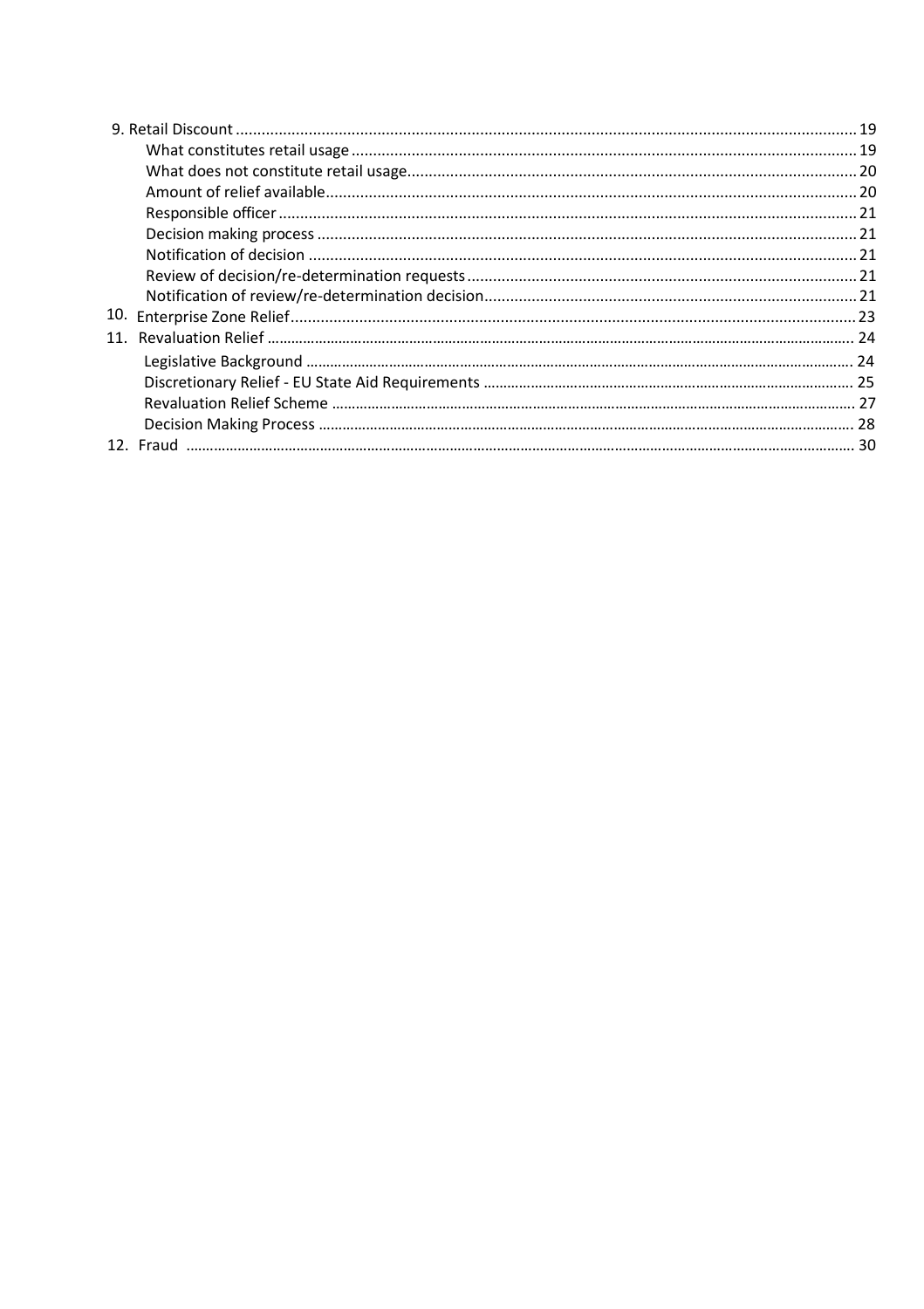### <span id="page-3-0"></span>**Document Control**

| Document owner:           | Andrew Turpin / Louise Jones                                          |  |
|---------------------------|-----------------------------------------------------------------------|--|
| Document number:          | 2.2                                                                   |  |
| <b>Document category:</b> | Original copy held within the Revenues and<br><b>Benefits Service</b> |  |
| <b>Document location:</b> | Council Website                                                       |  |
| <b>Issued by:</b>         | Andrew Turpin / Louise Jones 29 <sup>th</sup>                         |  |
| Last edited:              | October 2019                                                          |  |

### <span id="page-3-1"></span>**Record of Amendments**

| <b>Date</b> | <b>Version</b> | <b>Amended by</b>              | <b>Description of changes</b>                                                                                                                                    |
|-------------|----------------|--------------------------------|------------------------------------------------------------------------------------------------------------------------------------------------------------------|
| 08/10/2014  | 1.2            | <b>Andrew Turpin</b>           |                                                                                                                                                                  |
| 19/12/2014  | 1.3            | Andrew Turpin                  |                                                                                                                                                                  |
| 20/10/2015  | 1.4            | Graeme Ruse                    | Add Part Occupation Relief                                                                                                                                       |
| 24/10/2016  | 1.5            | Graeme Ruse                    | <b>Remove Re-Occupation Relief</b>                                                                                                                               |
| 15/01/2018  | 1.6            | Graeme Ruse                    | <b>Review Post titles</b>                                                                                                                                        |
| 18/06/2018  | 1.7            | David Holmes                   | Reformatting of the document (no new content)                                                                                                                    |
| 17/07/2018  | 1.8            | David Holmes                   | Clarify criteria and evidence for Hardship Relief                                                                                                                |
| 03/09/2018  | 1.9            | Louise Jones/<br>Andrew Turpin | Review of policy for 2019-20                                                                                                                                     |
| 13/12/2018  | 2.0            | David Holmes                   | Added Retail Discount, Local Newspaper Relief,<br>Relief for Community and Sporting Organisations,<br>clarified part 5, and referenced Enterprise Zone<br>relief |
| 17/12/2018  | 2.1            | Graeme Ruse                    | Inclusion of Revaluation Relief and Fraud statement                                                                                                              |
| 29/10/2019  | 2.2            | Louise Jones /<br>Graeme Ruse  | Review of Policy for 2020-21                                                                                                                                     |

### <span id="page-3-2"></span>**Approved By**

| <b>Name</b>   | Title                     |
|---------------|---------------------------|
| Andrew Turpin | Head of Revenues &        |
|               | <b>Exchequer Services</b> |
| Louise Jones  | Head of Benefits and      |
|               | <b>Customer Services</b>  |

**Signature** 

**Date**  29<sup>th</sup> October 2019

 $\begin{picture}(180,10) \put(0,0){\vector(1,0){10}} \put(15,0){\vector(1,0){10}} \put(15,0){\vector(1,0){10}} \put(15,0){\vector(1,0){10}} \put(15,0){\vector(1,0){10}} \put(15,0){\vector(1,0){10}} \put(15,0){\vector(1,0){10}} \put(15,0){\vector(1,0){10}} \put(15,0){\vector(1,0){10}} \put(15,0){\vector(1,0){10}} \put(15,0){\vector(1,0){10}} \put(15,0){\vector($ 

 $\mathbf{S} \mathbf{Q}$   $\mathbf{Q}$   $\mathbf{Q}$ <sup>th</sup> October 2019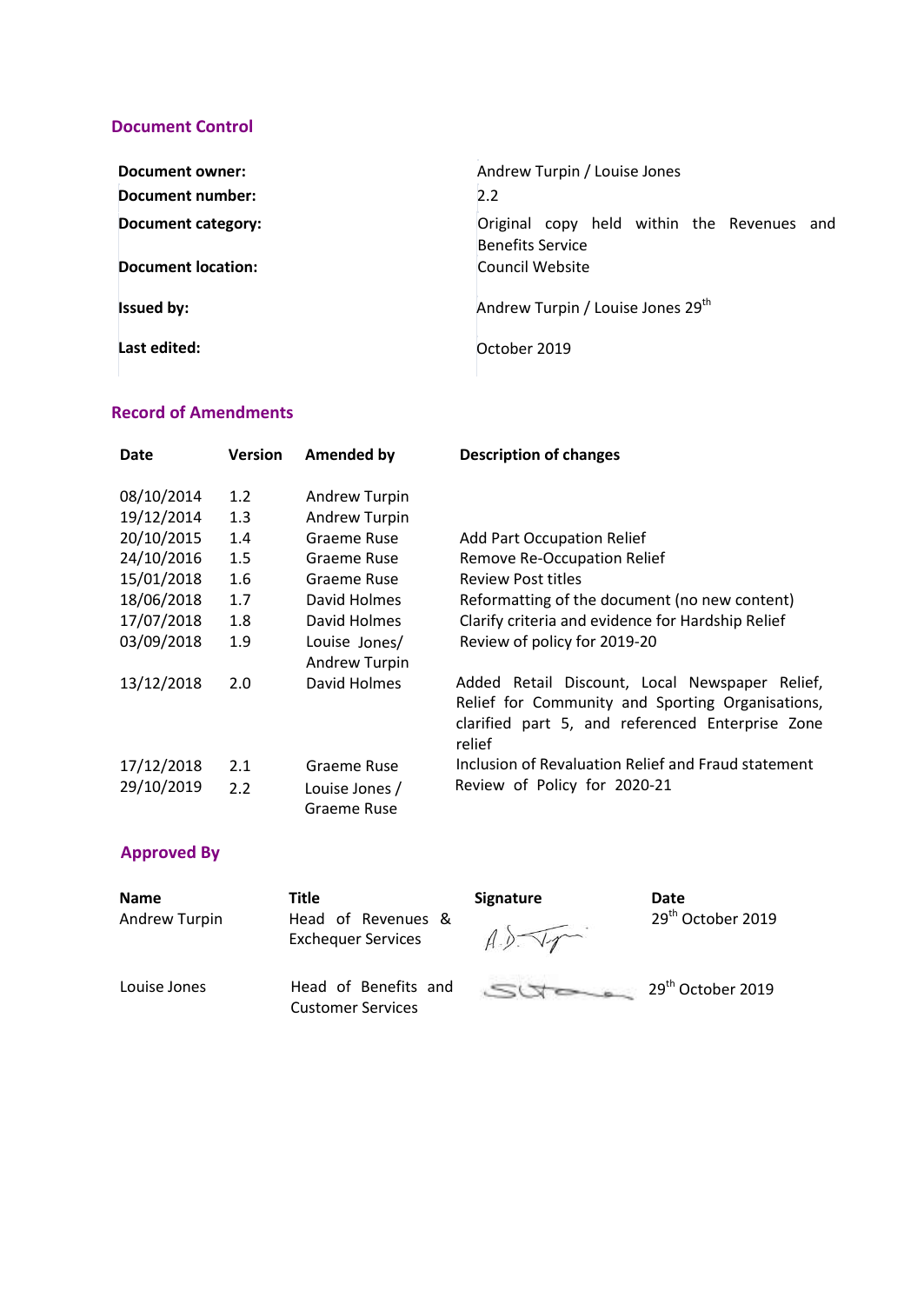# <span id="page-4-0"></span>**1. Introduction**

Section 13A of the Local Government Finance Act 1992 (as amended) and sections 47, 48 and 49 of the Local Government Finance Act 1988 (as amended) empowers a billing authority to reduce the amount of tax payable.

Blackpool has adopted a local Council Tax Reduction Scheme from 1st April 2013, which replaced Council Tax Benefit. However it is likely that other circumstances will arise where the Council could consider a further discretionary reduction in exceptional circumstances. In addition local Businesses who are experiencing severe financial difficulties may request assistance in meeting the burden of local taxation.

Funding for such reductions must be provided by the Council. This policy sets out how the Council will use these powers and the criteria that must be satisfied.

The Council is committed to publishing the policy to ensure that the local taxpayers are aware of the policy and are able to quickly and easily apply for assistance.

## <span id="page-4-1"></span>**Aims of the Discretionary Discount Policy**

- Provide a mechanism for the Council to assist members of the community who are unable to meet the Financial burden of local taxation
- Helping residents in receipt of Council Tax Reduction who are unable to increase their income
- Alleviating poverty
- Helping those who are trying to help themselves
- Supporting people who are starting work
- Supporting the most vulnerable in the local community
- Helping customers through difficult personal events
- To ensure that no claimant or charge payer suffers any undue short-term disadvantage resulting from circumstances beyond their control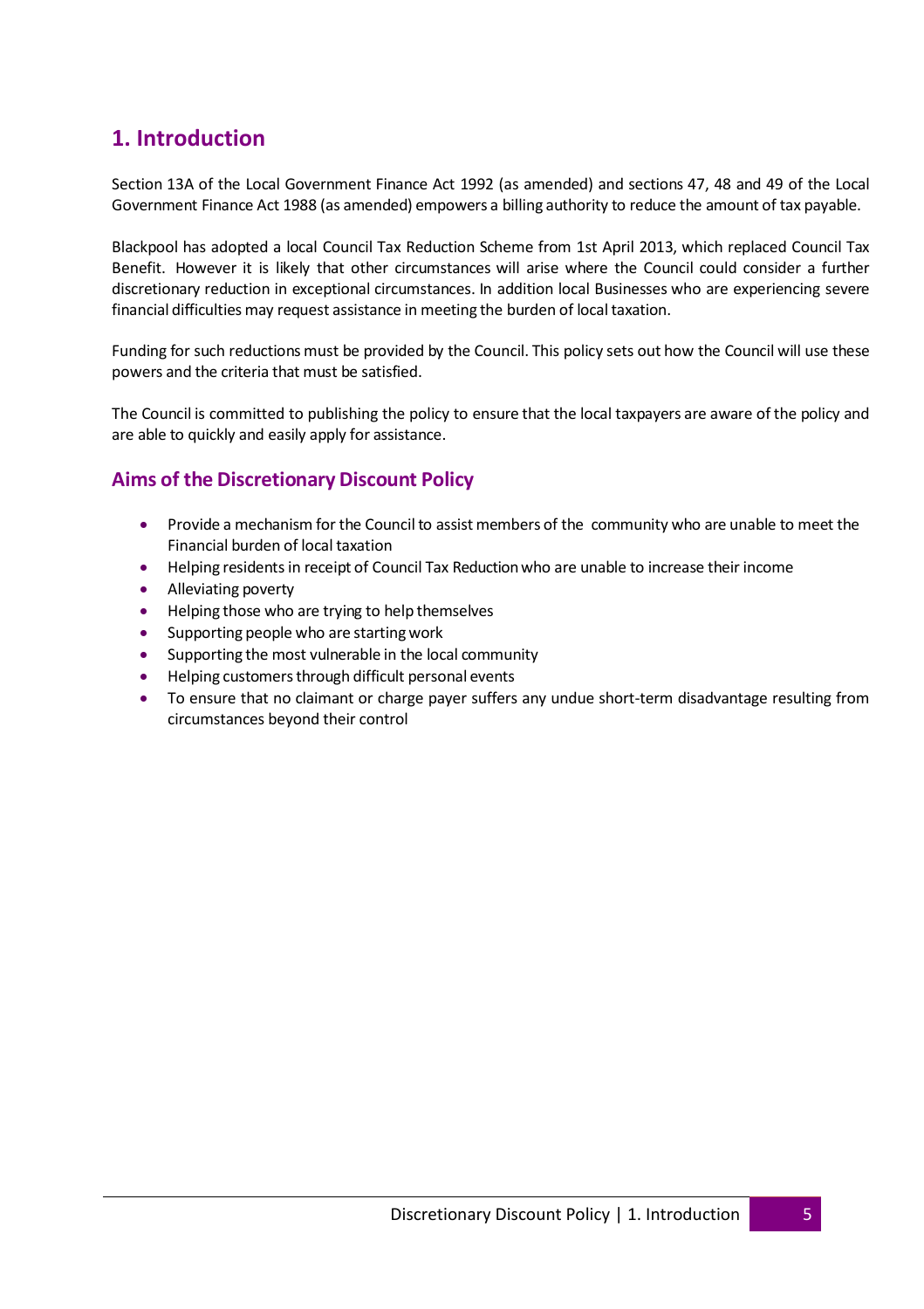# <span id="page-5-0"></span>**2. Policy Objectives and Action Plan**

## <span id="page-5-1"></span>**Objective 1: To ensure that assistance is available and accessible to members of the community most in need**

- Ensure staff are aware of the policy and qualifying criteria
- Regular refresher training for assessment staff to promote proactive identification of potential cases
- Provide effective overview training on the policy and qualifying criteria on request to promote take-up and awareness in appropriate circumstances.
- Promote access to the scheme through continued development of the Blackpool Council website to ensure that up to date information is provided and that relevant forms and information can be downloaded.
- Ensure advice providers are aware of the policy and qualifying criteria.
- Promoting awareness to Members
- Promote the scheme to target groups, which may include:
	- $\circ$  Social and Private Sector Housing Tenants with significant arrears who may apply for a Discretionary Housing Payment (DHP).
	- o Council Tax payers who have been issued with a summons.
	- o People requiring assistance from the Emergency Planning response team.
	- o Customers who are seeking Council assistance with debts
- Providing a facility to visit customers to assist them in making an application and provide supporting documents.
- Working closely with existing and new service partners and stakeholders to promote awareness of the policy.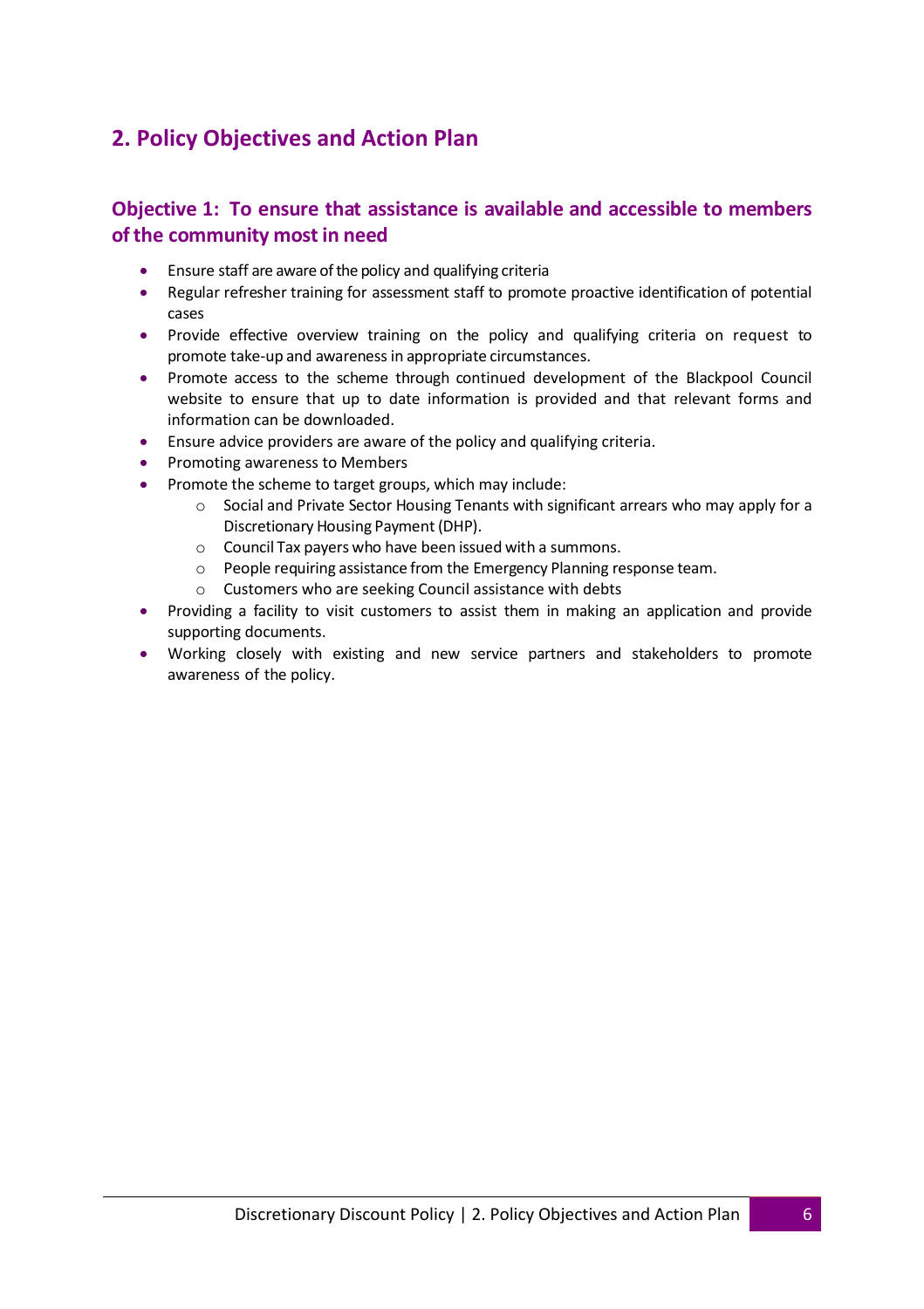# <span id="page-6-0"></span>**Objective 2: To ensure discretionary discounts are only awarded when no other means of assistance is available.**

- Ensure assessments of applications for local Council Tax Reduction incorporate a benefits maximization check.
- Ensure the applicant does not have income or capital which should be used to meet the liability.
- Signpost customers who do not meet the criteria to appropriate alternative advice services
- Conduct a regular review of the policy to ensure it is fit for purpose.
- Ensure a robust review procedure is in place to ensure decisions are independent, fair and consistent.
- Ensure publicity is available to encourage customers to claim other benefits they are entitled to and where to access debt advice and money management tools.
- Ensure other sums owed to the Council (e.g. sundry debts, Housing Benefit overpayments) are reviewed and reduced repayments agreed where appropriate
- Ensure a Discretionary Housing Payment for Housing Benefit is awarded if appropriate
- Ensure recovery action is delayed where appropriate
- Awards will be tailored to match need. The period and amount of an award will be determined based upon the circumstances in each case.
- Awards will only be made for a period relating to the financial year in which the application is made.
- Awards may be reviewed at any time and may be revised, reduced or withdrawn if it is found that the circumstances of the applicant have changed and the award is no longer appropriate.

# <span id="page-6-1"></span>**Objective 3: To monitor and evaluate the administration of the policy to ensure that the service reflects the needs of the community**

- Monitor of fund spending by monthly recording and reporting of expenditure provided to Senior Management.
- Conduct a regular review of income and expenditure forms used.
- Conduct a regular review of the policy.
- Review the outcome of requests for reconsideration to improve guidance and methodology.
- Respond to feedback on processes and procedures from partners and stakeholders.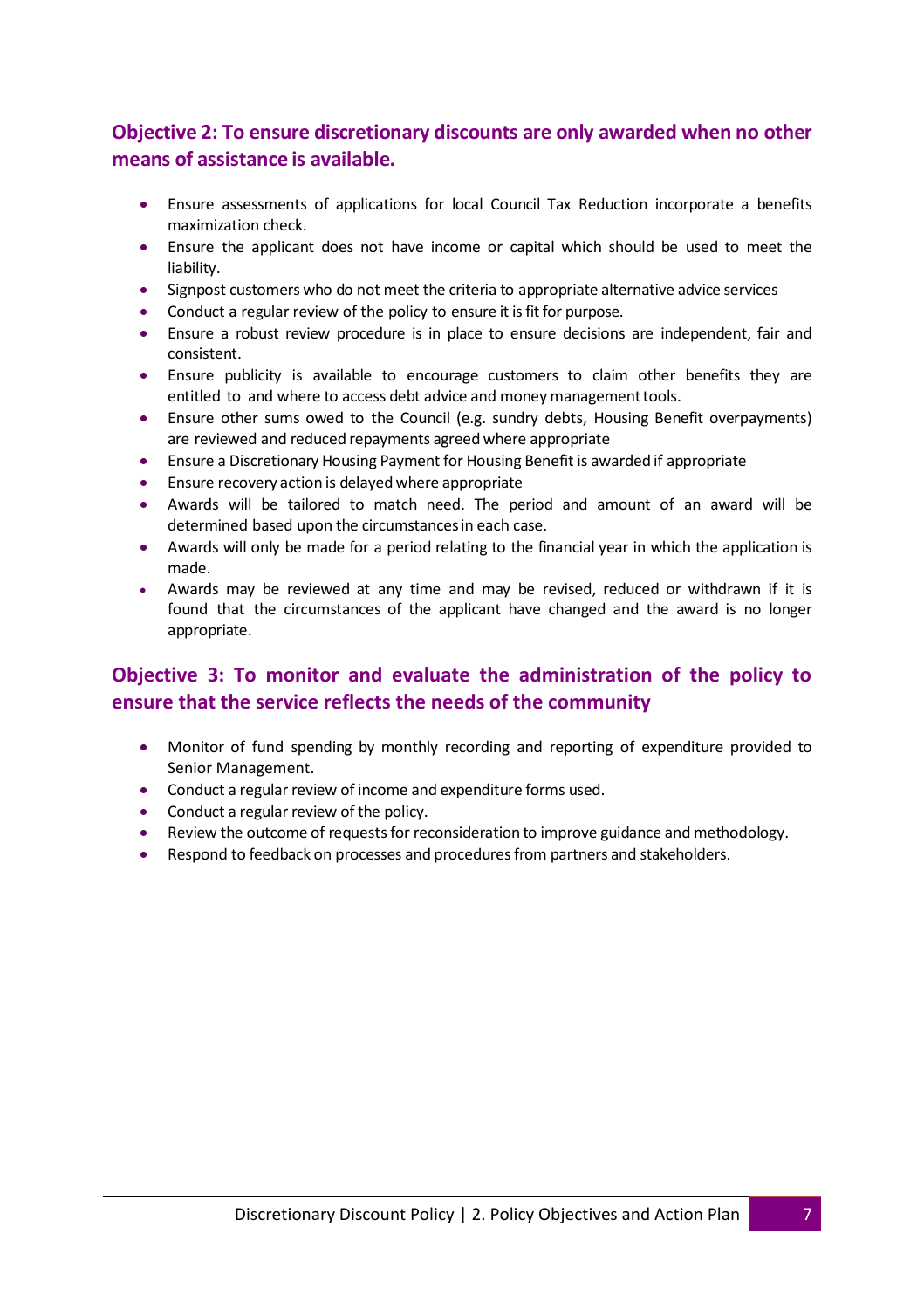# <span id="page-7-0"></span>**3. Discretionary Discount ‐ Customers in receipt of local Council Tax Reduction**

Blackpool Council adopted a local Council Tax Reduction Scheme effective from 1<sup>st</sup> April 2013. During the development of the scheme the Councils' Equality Analysis identified that certain groups affected by the reduction in support would be unlikely to be able to increase their income.

For an award of this type of discretionary discount to be made, the applicant must be:

- In receipt of Council Tax Reduction; and
- Have a shortfall between the level of Council Tax Reduction and their council tax liability; and
- In the opinion of the Council, be in need of further assistance with Council Tax in accordance with the qualifying criteria.

Requests for further reductions in Council Tax liability will be required in writing from the customer, their advocate / appointee or a recognised third party acting on their behalf.

Each case will be considered on 'its merits' however all of the following criteria should be met:

- There must be evidence of hardship or personal circumstance that justifies a further reduction in Council Tax liability.
- The Council must be satisfied that the customer has taken reasonable steps to resolve their situation prior to application.
- The customer does not have access to other assets that could be realised and used to pay the Council Tax.
- All other eligible discounts/reliefs have been awarded to the customer.

#### <span id="page-7-1"></span>**Responsible officer**

The responsibility for making discretionary decisions will rest with the Director of Resources.

#### <span id="page-7-2"></span>**Decision making process**

**Stage 1:** The initial request will be dealt with by a Decision Maker (Senior Benefits Assistant, Senior Benefit Specialist or Team Manager) who will consider the application against the criteria set out in this policy, based upon the information provided by the applicant and known to the Council.

**Stage 2:** A Senior Benefits Manager will authorise the decision.

#### <span id="page-7-3"></span>**Notification of decision**

The Council will notify the applicant of its decision within 28 days of receiving sufficient information to make a decision.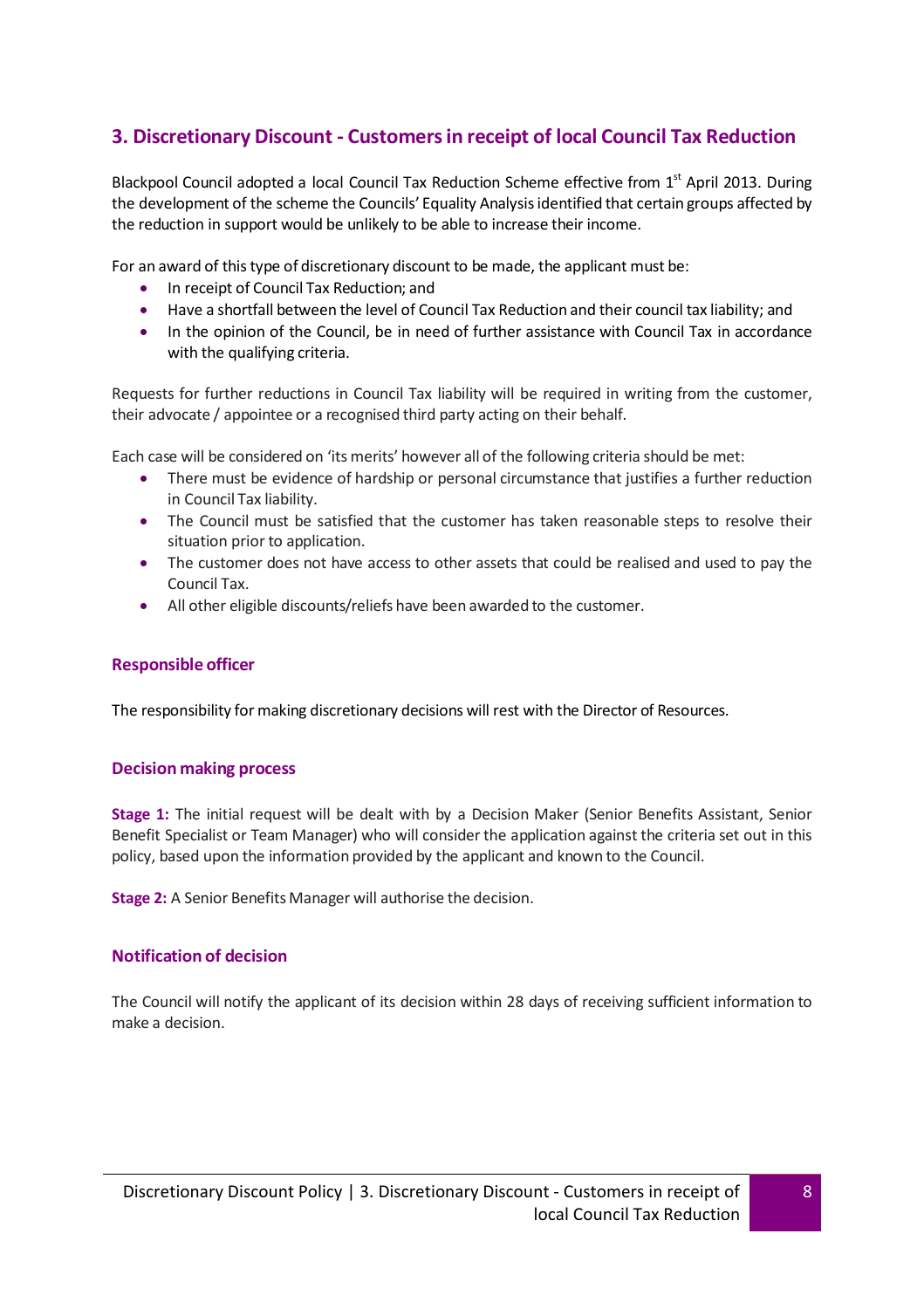### <span id="page-8-0"></span>**Review of decision/re‐determination requests**

The Council will accept an applicant's written request for a redetermination of its decision.

**Stage 1:** The original decision and any additional information provided will be reviewed by a different Decision Maker who will recommend either to confirm or amend the original decision.

**Stage 2:** The Head of Benefits and Customer Services, or The Head of Revenues and Exchequer Services, will consider the application for review and the recommendation and determine whether to award a discretionary discount.

### <span id="page-8-1"></span>**Notification of review/re‐determination decision**

The Council will notify an applicant of its decision within 28 days of receiving a request for a redetermination.

A discretionary reduction made under section 13A(1)(a) or (c) of the Local Government Finance Act (LGFA )1992 can be the subject of an appeal to the Valuation Tribunal under section 16 of the LGFA 1992.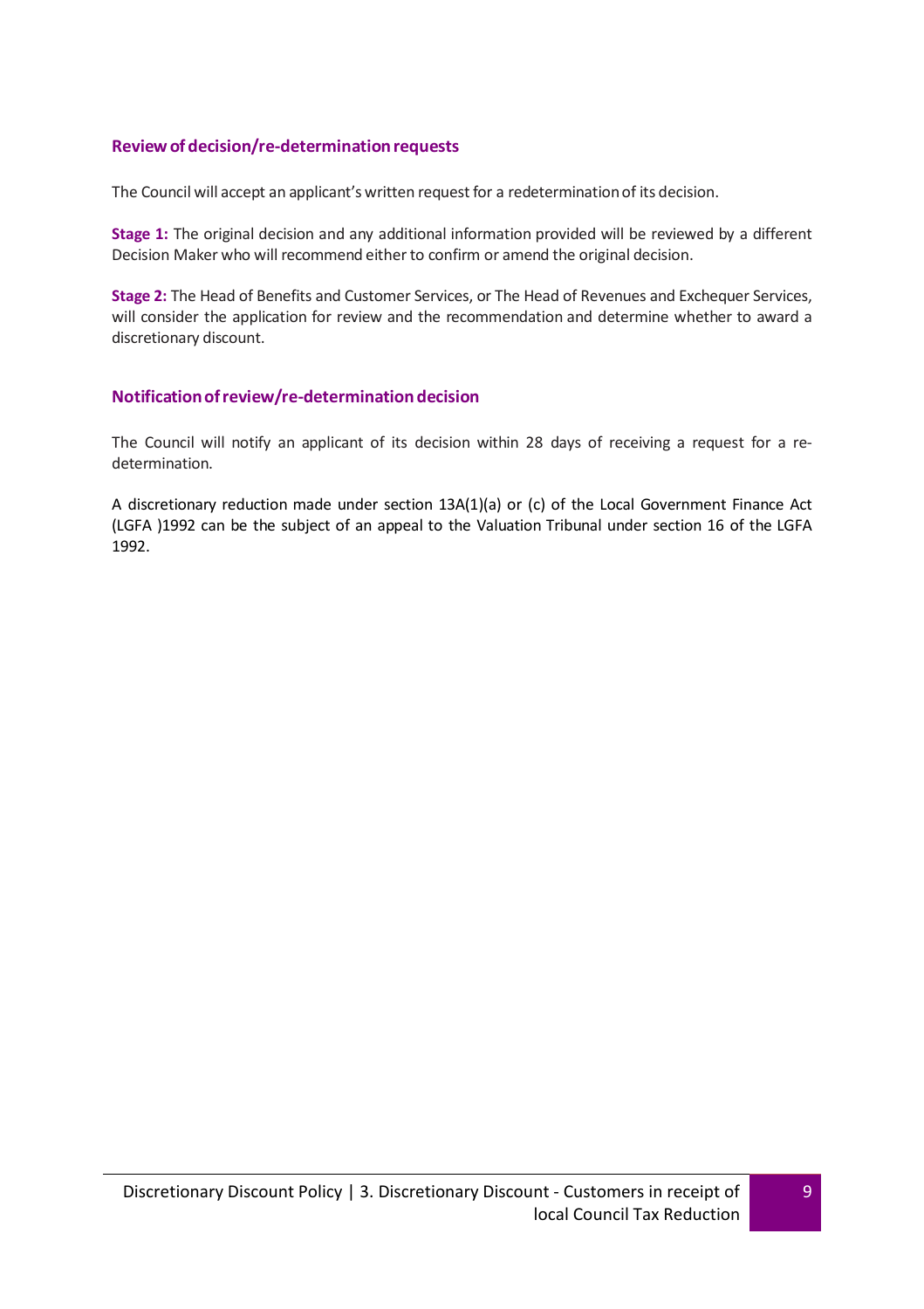# <span id="page-9-0"></span>**4. Discretionary Discounts – Customers not in receipt of local Council Tax Reduction**

Requests for reductions in Council Tax liability will be required in writing from the customer, their advocate / appointee or a recognised third party acting on their behalf

Each case will be considered on 'its merits' however all of the following criteria should be met:

- There must be evidence of hardship or personal circumstance that justifies a reduction in Council Tax Liability.
- The Council must be satisfied that the customer has taken reasonable steps to resolve their situation prior to application.
- The customer does not have access to other assets that could be realised and used to pay the Council Tax.
- The customer is not entitled to an award under the local Council Tax Reduction Scheme.
- All other eligible discounts/reliefs have been awarded to the customer.

### <span id="page-9-1"></span>**Responsible officer**

The responsibility for making discretionary decisions will rest with the Director of Resources.

### <span id="page-9-2"></span>**Decision making process**

**Stage 1:** The initial request will be dealt with by a Revenues Manager who will consider the application against the criteria set out in this policy, based upon the information provided by the applicant and known to the Council.

**Stage 2:** The decision will be authorised by a different Revenues Manager.

### <span id="page-9-3"></span>**Notification of decision**

The Council will notify the applicant of its decision within 28 days of receiving sufficient information to make a decision.

### <span id="page-9-4"></span>**Review of decision/re‐determination requests**

The Council will accept an applicant's written request for a redetermination of its decision.

**Stage 1:** The original decision and any additional information provided will be reviewed by a different Revenues Manager who will recommend either confirming or amending the original decision.

**Stage 2:** The Head of Revenues and Exchequer Services, or The Head of Benefits and Customer Services will consider the application for review and the recommendation and determine whether to award a discretionary discount.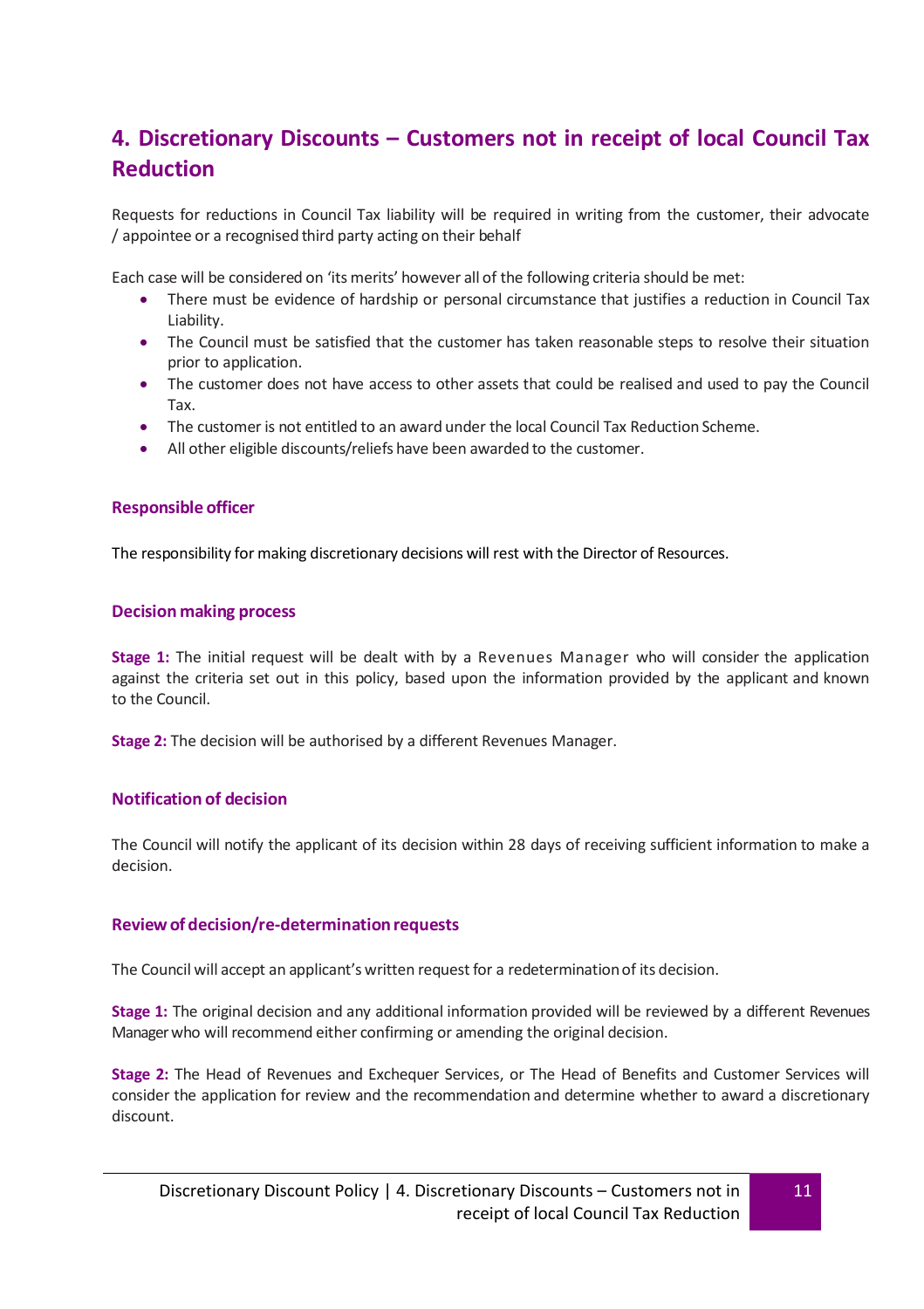### <span id="page-10-0"></span>**Notification of review/re‐determination decision**

The Council will notify an applicant of its decision within 28 days of receiving a request for a re-determination.

A discretionary reduction made under section 13A(1)(a) or (c) of the Local Government Finance Act (LGFA) 1992 can be the subject of an appeal to the Valuation Tribunal under section 16 of the LGFA 1992.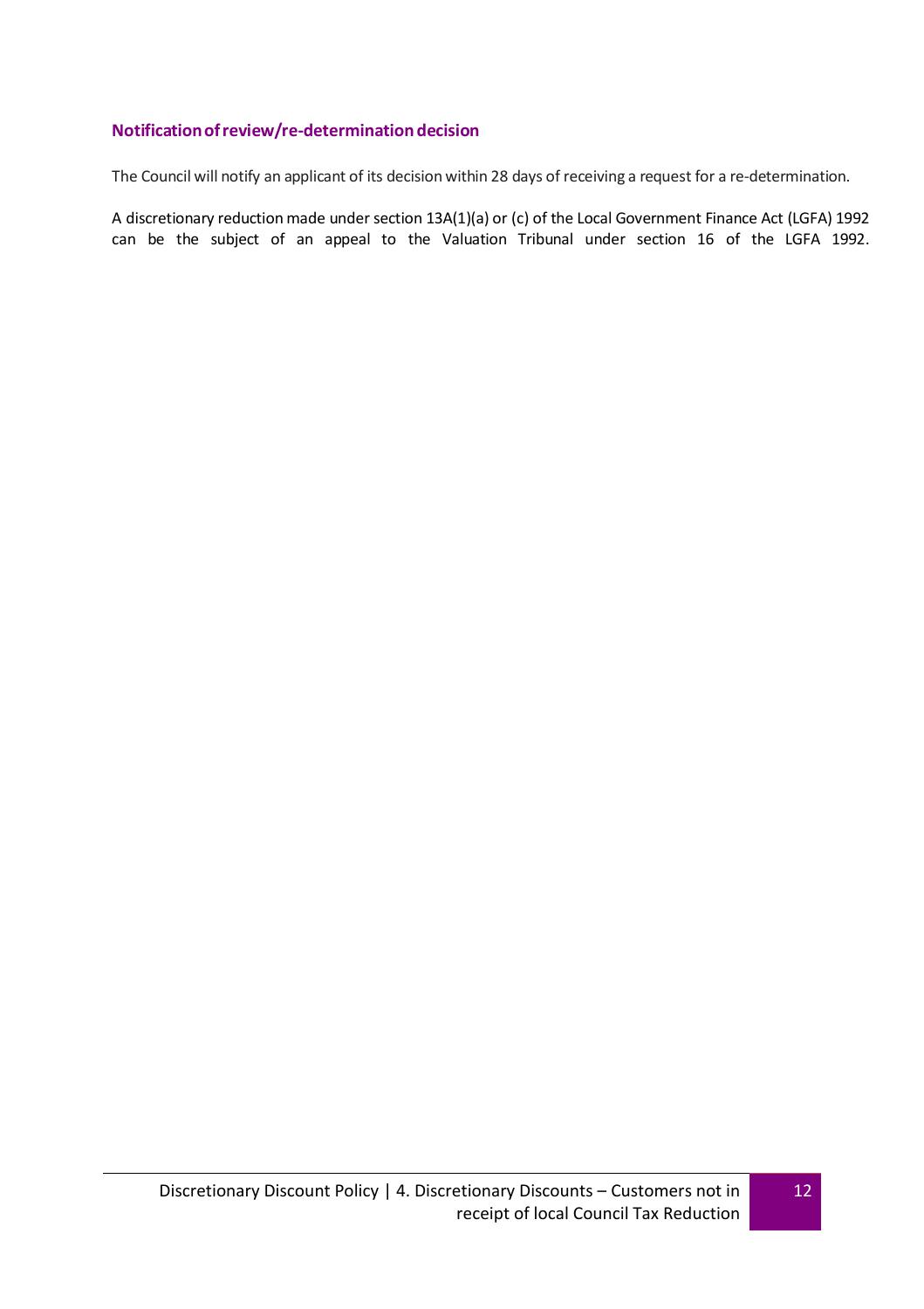# <span id="page-11-0"></span>**5. Discretionary Relief ‐ Business Rates**

The Council may award Business Rates relief on any cases where it has been asked to do so, and where the award would be clearly in the interest of the local Council Tax payer.

The relief is available pursuant to s.47 of the Local Government Finance Act 1988, as amended by s.69 of the Localism Act 2011, and decisions are to be made on a case by case basis and dependant on the individual facts. This is often referred to as 'Localism Relief'.

As Blackpool Council is a unitary authority and subject to a pilot for rates retention, any award will be funded 74% by the Blackpool Council Tax payers, 25% by Central Government, and 1% by the Lancashire Fire Authority.

Each case will be considered on its merits however all of the following criteria should be met:

- it must be in the interest of the Council and community for the local authority to grant a reduction, **and**
- all other eligible discounts/reliefs have been awarded to the ratepayer.

#### <span id="page-11-1"></span>**Responsible officer**

The responsibility for making discretionary decisions will rest with the Director of Resources.

#### <span id="page-11-2"></span>**Decision making process**

**Stage 1:** The Decision Maker (Principal Revenues Manager or Head of Revenues and Exchequer Services) will make a recommendation to the Director of Resources, considering the application against the criteria set out in this policy, based upon the information provided by the applicant and known to the Council.

**Stage 2:** The Director of Resources will consider the application and the recommendation to determine whether to award a discretionary discount.

### <span id="page-11-3"></span>**Notification of decision**

The Council will notify the applicant of its decision within 28 days of receiving sufficient information to make a decision.

### <span id="page-11-4"></span>**Review of decision/re‐determination requests**

The Council will accept an applicant's written request for a redetermination of its decision if there is relevant new information available on which to reconsider the original decision.

### <span id="page-11-5"></span>**Notification of review/re‐determination decision**

The Council will notify an applicant of its decision within 28 days of receiving a request for a redetermination.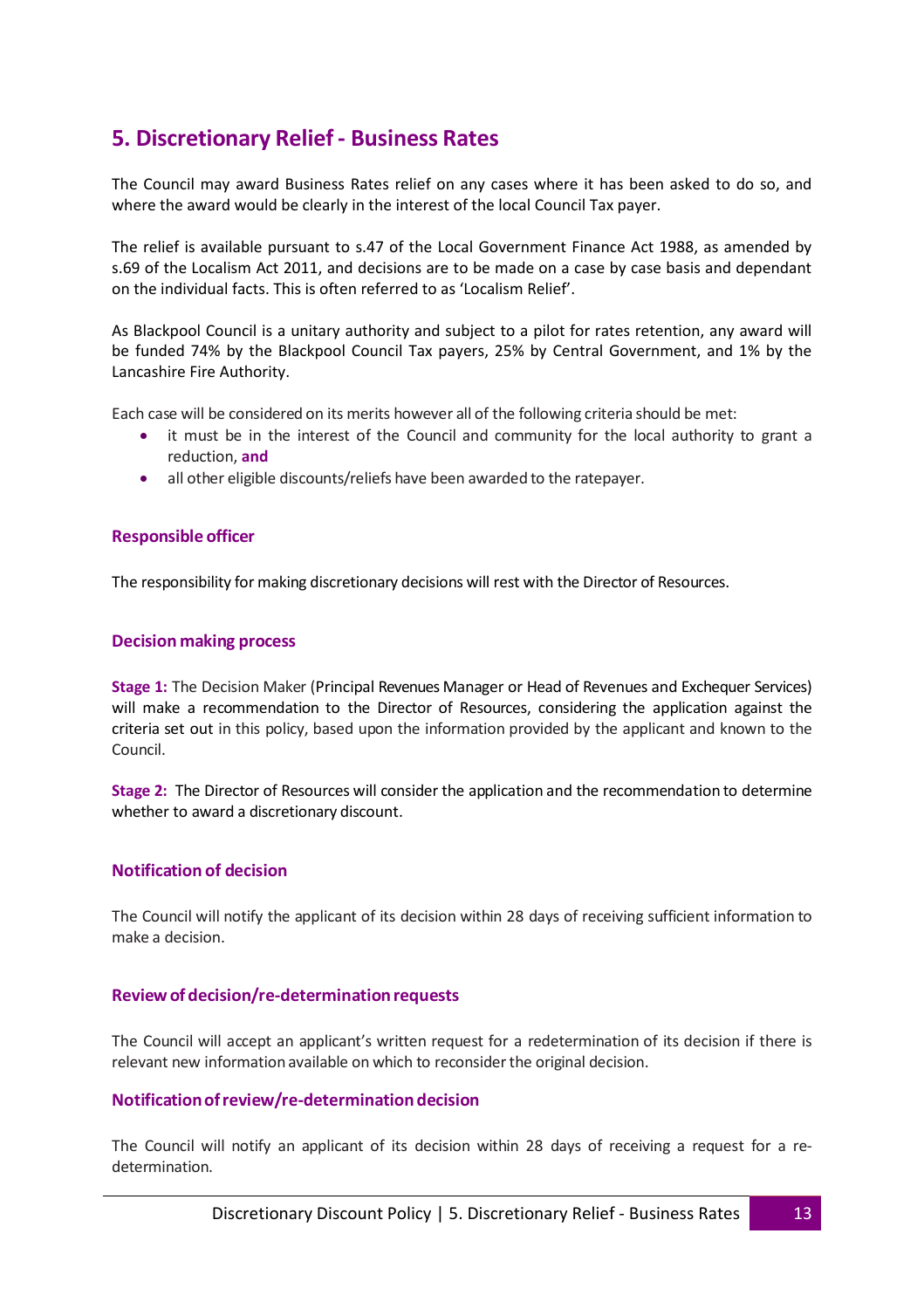# <span id="page-12-0"></span>**6. Relief relating to organisations established for Sporting and Community Purposes**

Pursuant to s.47(3) and s.47(5) of the Local Government Finance Act 1988 (as amended) the billing authority may make an award of up to 100% for charities and other organisations, where the following conditions apply:

- a ratepayer is a charity or trustees of a charity, and the hereditament is wholly or mainly used for charitable purposes, **or**
- the ratepayer is a community amateur sports club and is wholly or mainly used for the purposes of the club and other such clubs, **or**
- all or part of the hereditament is occupied for the purposes of one or more institutions or other organisations none of which is established or conducted for profit and whose main objectives are charitable or are otherwise philanthropic or religious or concerned with education, social welfare, science, literature or the arts, **or**
- the hereditament is wholly or mainly used for purposes of recreation, and all or part of it is occupied for the purposes of a club, society or other organisation not established or conducted for profit.

The billing authority may make a decision to grant relief, only if it is satisfied that it would be reasonable to do so, having regard to the interests of the Blackpool Council Tax payers.

The below is intended only as a guide when considering applications for discretionary relief, and each case will be considered on its own merit, but the Councils expects any application for relief to cover the following points:

### <span id="page-12-1"></span>**Community Organisations**

- the organisation is not part of a charging or precepting authority, **and**
- the organisation has been specifically set up for the benefit of the young, the aged, the disabled or for ethnic minorities, **or**
- the property is for the general use of the local community without any membership and/or subscription requirements and has no specific use except for the general benefit of the community, **or**
- the property is used for the housing of vehicles used only for offshore emergency purpose, **or**
- the aims of the organisation are to educate volunteers in emergency training for the benefit of the local community.

### <span id="page-12-2"></span>**Sporting Organisations (including Community Amateur Sports Clubs)**

- the membership is open to all sections of the community, **and**
- they do not restrict membership on the grounds of ability or the availability or their facilities, **and**
- whose membership levels are not set at such a rate to preclude membership by all sections of the community, **and**
- who provide outside sporting activities, **and**
- who actively encourage participation by young people, **and**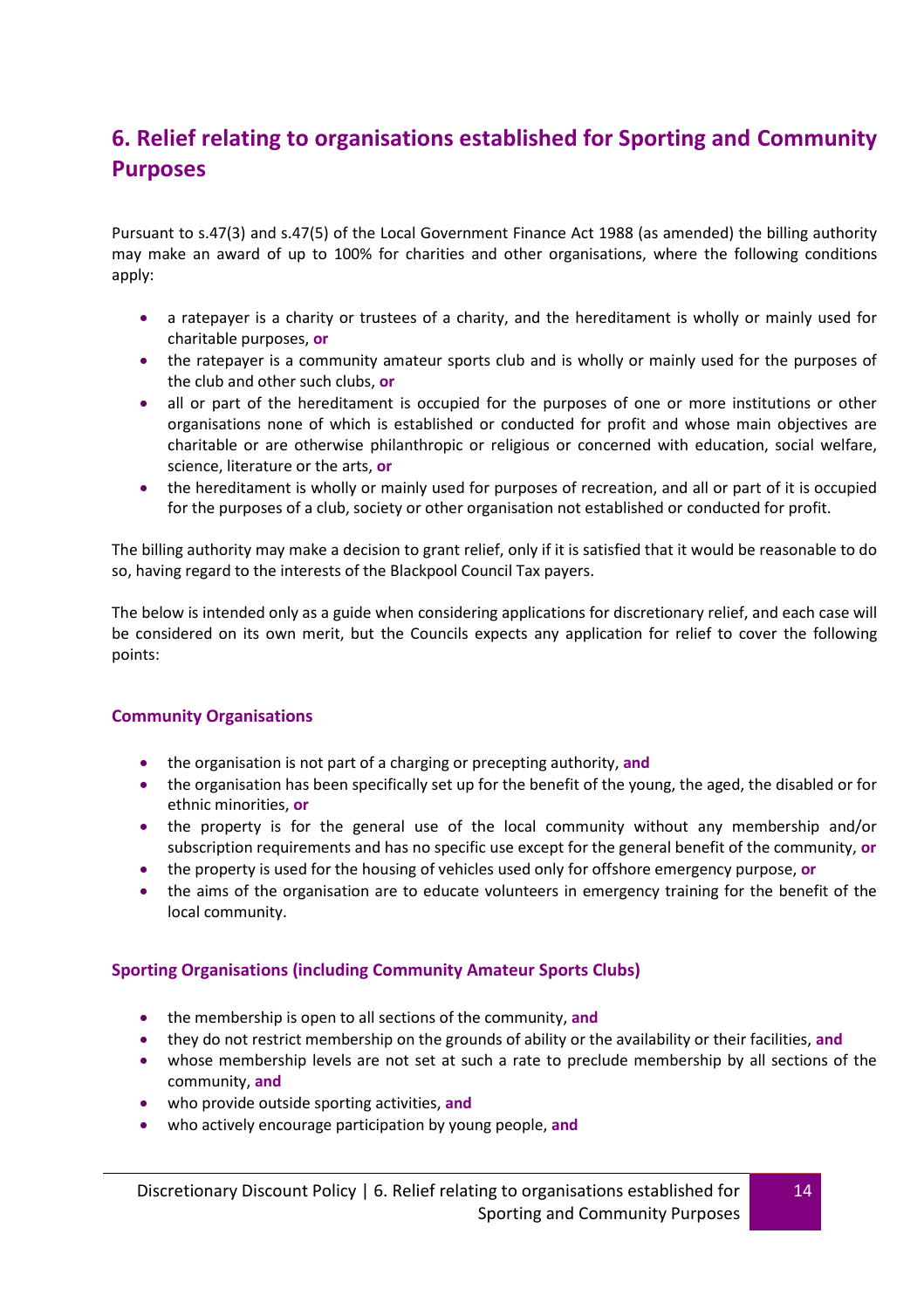- who make their facilities available to people other than members e.g. to schools or casual public sessions, **and**
- whose main aim is sporting rather than social, **and**
- whose membership mainly reside in the Blackpool Borough (e.g. more than 50%)

Retail premises operated by a registered charity which have been granted mandatory rate relief may, in exceptional circumstances, receive a further discretionary award of up to 100%. The Council will consider the merits of each case but such an award is likely to be the exception rather than the rule.

### <span id="page-13-0"></span>**Responsible officer**

The responsibility for making discretionary decisions will rest with the Director of Resources, who will discharge this responsibility by the following process:

### <span id="page-13-1"></span>**Decision making process**

**Stage 1:** The decision making process will involve the Principal Revenues Manager or the Head of Revenues and Exchequer Services, considering the application against the criteria set out in this policy, based upon the information provided by the applicant and known to the Council.

**Stage 2:** The Director of Resources will consider the application and the recommendation and determine whether to award a discretionary discount.

### <span id="page-13-2"></span>**Notification of decision**

The Council will notify the applicant of its decision within 28 days of receiving sufficient information to make a decision.

### <span id="page-13-3"></span>**Review of decision/re-determination requests**

The Council will accept an applicant's written request for a redetermination of its decision. The process will be as follows:

**Stage 1:** The original decision and any additional information provided will be reviewed and a recommendation made to either confirm or amend the original decision.

**Stage 2:** The Director of Resources will consider the application for review and the recommendation and determine whether to award a discretionary discount.

### <span id="page-13-4"></span>**Notification of review/re-determination decision**

The Council will notify an applicant of its decision within 28 days of receiving a request for a re-determination.

Following the redetermination of a request for discretionary discount, there is no further right of appeal.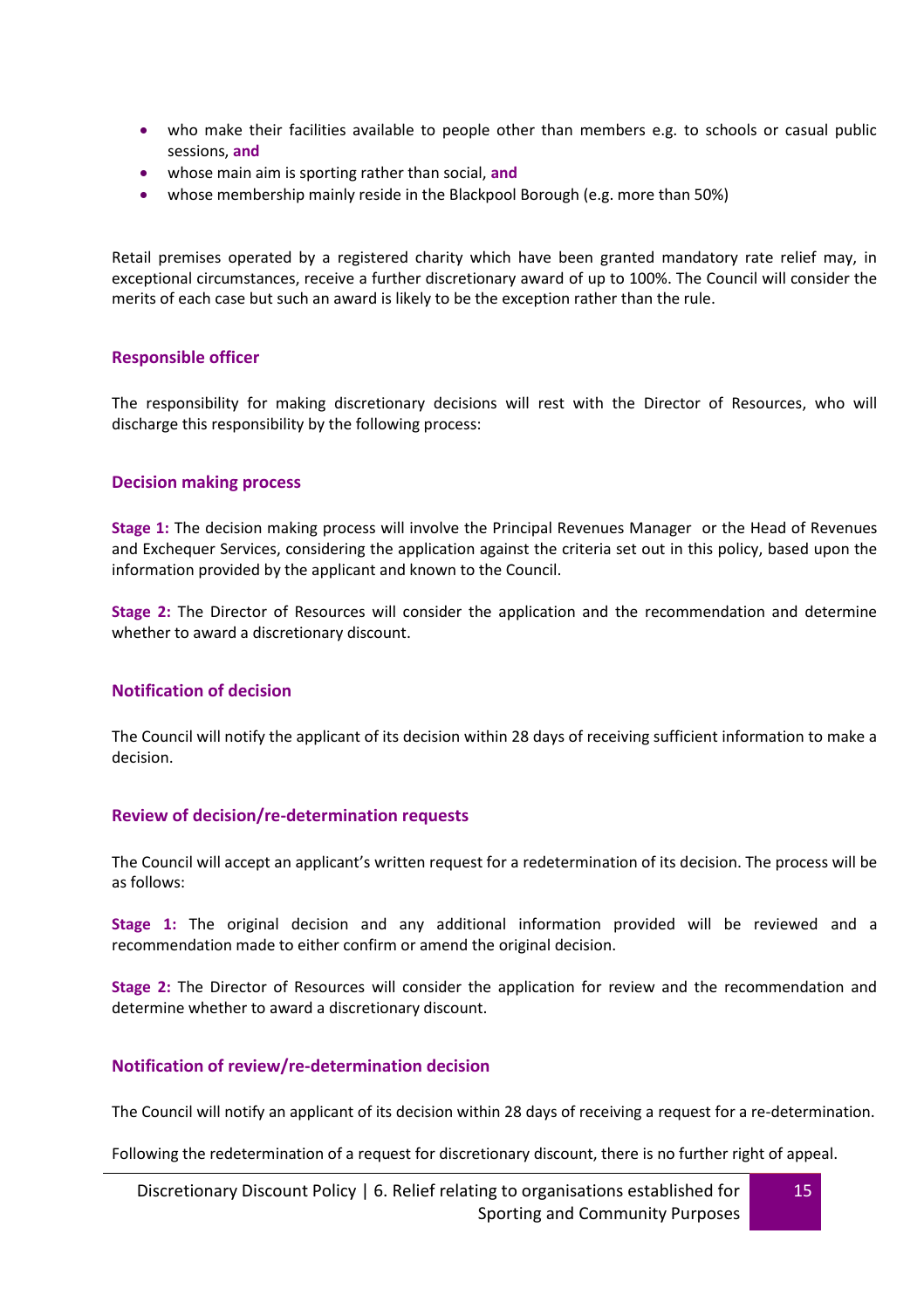# <span id="page-14-0"></span>**7. Hardship Relief**

In very exceptional circumstances the Council may award relief on a Business Rates bill in cases where it is satisfied payment of the bill will cause a business severe hardship.

The Council will only consider an award where it is evident that doing so would be in the interests of the wider community. This can be because failure to grant the relief would result in the loss of a unique and regularly required service, and/or because the failure to grant relief would directly result in a significant loss of jobs in the local community.

Hardship Relief is available pursuant to s.49 of the Local Government Finance Act 1988. The relief is designed for a local authority to provide discretionary assistance in exceptional and/or unexpected circumstance, but not to prop up a fundamentally failing business. Decisions are to be made on a case by case basis and dependant on the individual facts.

As Blackpool Council is a unitary authority and subject to a pilot for rates retention, any award will be funded 74% by the Blackpool Council Tax payers, 25% by Central Government, and 1% by the Lancashire Fire Authority.

The Council may award hardship relief as a percentage of the total amount due, or as a single monetary value.

There are no time limits to the award of hardship relief, but the relief is considered to be a 'one-time' award. There is no requirement for the Council to award this relief periodically.

In order to consider an award the applicants shall provide the following:

- Details of the unique and regularly required service provided.
- Details of how much is outstanding.
- Details of their current financial circumstance, including details of any assets or security held, and including details of debts owed to other creditors.
- Copies of their latest audited accounts.
- Details of the company, such as the product sold, the customer base, numbers in the workforce.
- The reason why they cannot pay their bill.
- How much relief they require.
- An assumption of what would happen if no assistance was provided by the Council.

### <span id="page-14-1"></span>**Responsible officer**

The responsibility for making discretionary decisions will rest with the Director of Resources.

### <span id="page-14-2"></span>**Decision making process**

**Stage 1:** The Principal Revenues Manager or The Head of Revenues and Exchequer Services will make a recommendation to the Director of Resources, considering the application against the criteria set out in this policy, based upon the information provided by the applicant and known to the Council.

**Stage 2:** The Director of Resources will consider the application and the recommendation to determine whether to award a hardship relief.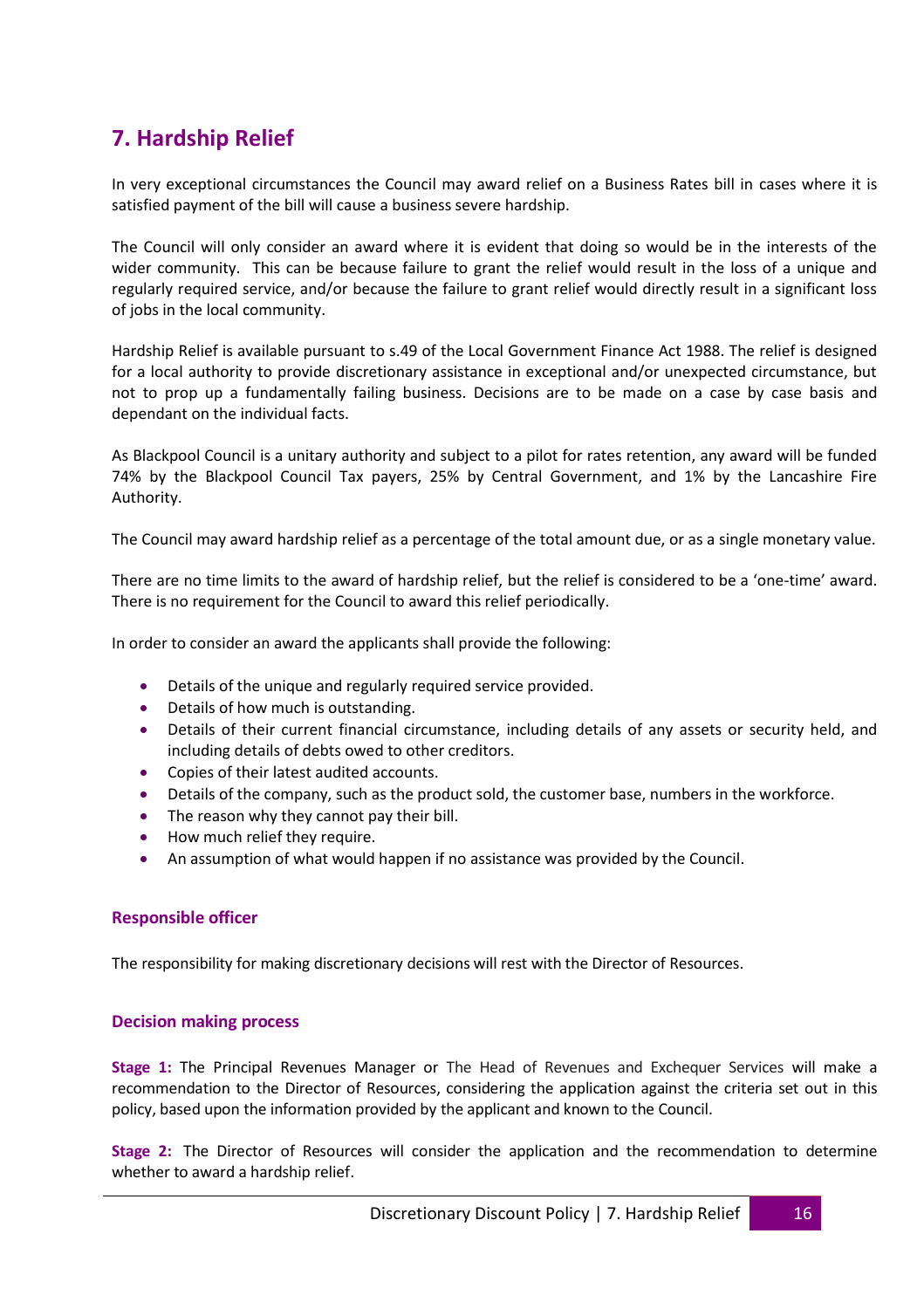### <span id="page-15-0"></span>**Notification of decision**

The Council will notify the applicant of its decision within 28 days of receiving sufficient information to make a decision.

### <span id="page-15-1"></span>**Review of decision/re‐determination requests**

The Council will accept an applicant's written request for a redetermination of its decision where there is new information available on which to reconsider the original decision.

### <span id="page-15-2"></span>**Notification of review/re‐determination decision**

The Council will notify an applicant of its decision within 28 days of receiving a request for a re‐determination. Following the re-determination of a request for a discretionary award there is no further right of appeal.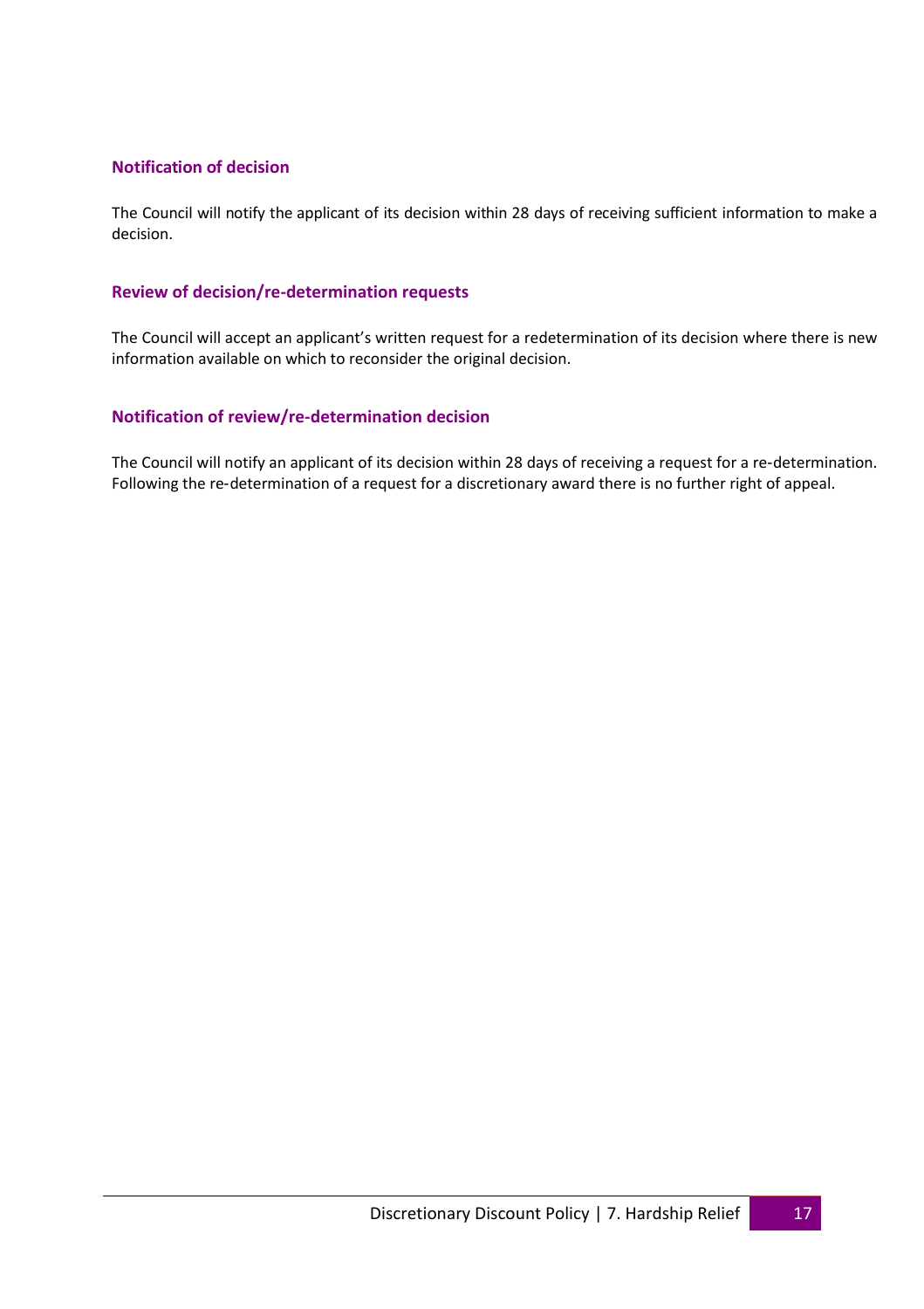# <span id="page-16-0"></span>**8. Temporary Part Occupation Relief**

The Ratepayer is liable for the full non-domestic rate whether a property is wholly occupied or only partly occupied. Under s44A of the Local Government Finance Act 1988, where a property is partly occupied for a short time the Council has discretion to request that the Valuation Office apportion the rateable value of a property between the occupied and unoccupied parts; thereby reducing the amount payable.

Applications must be made in writing and supported by: -

- A completed application form
- Detailed maps which outline the whole property and indicate the partly occupied section.
- Details of the planned period of time for the part occupation.
- Details of future intentions.
- Details of the cause for the part occupation.

A site visit will normally be undertaken. Where necessary the ratepayer may be required to provide additional information to support their application.

### <span id="page-16-1"></span>**Responsible officer**

The responsibility for making discretionary decisions will rest with the Director of Resources.

### <span id="page-16-2"></span>**Decision making process**

**Stage 1:** The Principal Revenues Manager or The Head of Revenues and Exchequer Services will make a recommendation to the Director of Resources, considering the application against the criteria set out in this policy, based upon the information provided by the applicant and known to the Council.

**Stage 2:** The Director of Resources will consider the application and the recommendation to determine whether to award a discretionary discount.

### <span id="page-16-3"></span>**Notification of decision**

The Council will notify the applicant of its decision within 28 days of receiving sufficient information to make a decision.

#### <span id="page-16-4"></span>**Review of decision/re‐determination requests**

The Council will accept an applicant's written request for a redetermination of its decision where there is new information available on which to reconsider the original decision.

### <span id="page-16-5"></span>**Notification of review/re‐determination decision**

The Council will notify an applicant of its decision within 28 days of receiving a request for a re‐determination. Following the re‐determination of a request for a discretionary award there is no further right of appeal.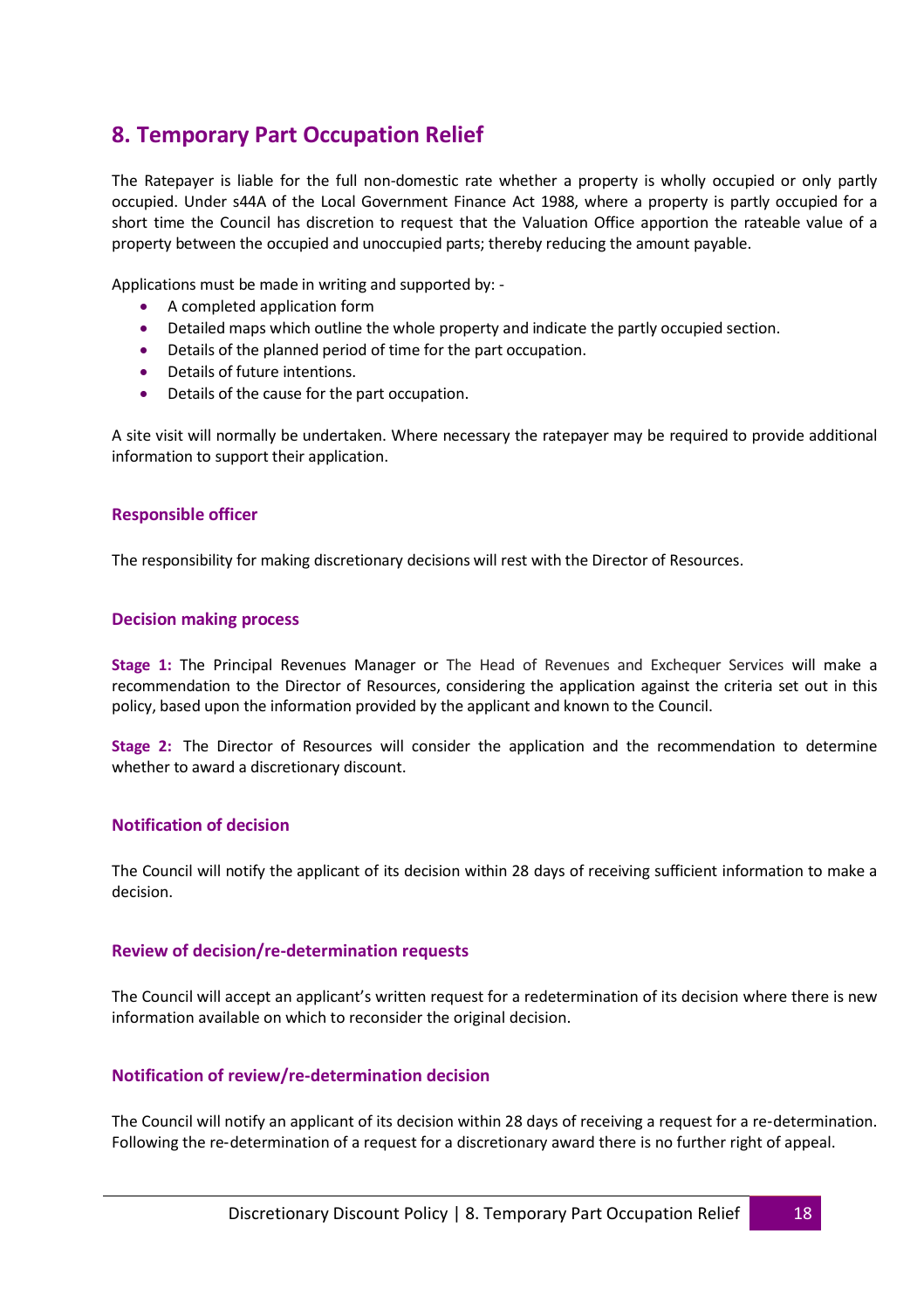# <span id="page-17-0"></span>**9. Retail Discount**

The Government announced in the 2018 Budget that it will provide a Business Rates Retail Discount scheme for occupied retail properties with a rateable value of less than £51,000 in each of the years 2019-20 and 2020-21. The value of discount should be one third of the bill, and must be applied once mandatory reliefs and other discretionary reliefs have been applied.

Properties that will benefit from the relief will be occupied hereditaments with a rateable value of less than £51,000, that are wholly or mainly being used as shops, restaurants, cafes and drinking establishments.

### <span id="page-17-1"></span>**What constitutes retail usage**

We consider shops, restaurants, cafes and drinking establishments to mean:

### **Hereditaments that are being used for the sale of goods to visiting members of the public:**

- Shops (such as: florists, bakers, butchers, grocers, greengrocers, jewellers, stationers, off licences, chemists, newsagents, hardware stores, supermarkets, etc)
- Charity shops
- Opticians
- Post offices
- Furnishing shops/ display rooms (such as: carpet shops, double glazing, garage doors)
- Car/ caravan show rooms
- Second hand car lots
- Markets
- Petrol stations
- **•** Garden centres
- Art galleries (where art is for sale/hire)

### **Hereditaments that are being used for the provision of the following services to visiting members of the public:**

- Hair and beauty services (such as: hair dressers, nail bars, beauty salons, tanning shops, etc)
- Shoe repairs/ key cutting
- **•** Travel agents
- Ticket offices e.g. for theatre
- Dry cleaners
- Launderettes
- PC/ TV/ domestic appliance repair
- Funeral directors
- Photo processing
- **•** Tool hire
- Car hire

### **Hereditaments that are being used for the sale of food and/ or drink to visiting members of the public:**

- Restaurants
- Takeaways
- Sandwich shops
- Coffee shops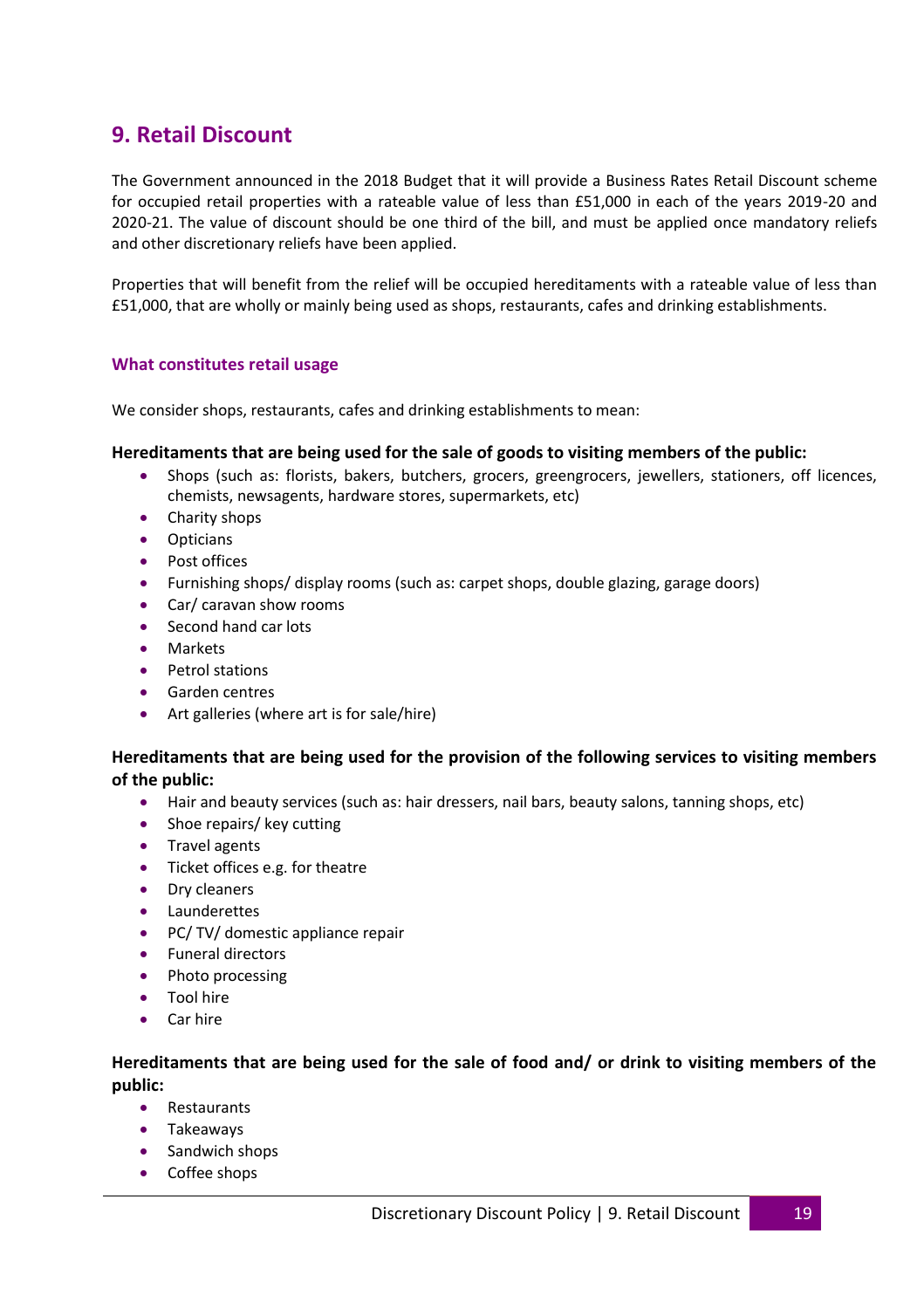- Pubs
- Bars

To qualify for the relief the hereditament must be wholly or mainly being used as a shop, restaurant, cafe or drinking establishment. This is a test on use rather than occupation, therefore hereditaments which are occupied but not wholly or mainly used for the qualifying purpose will not qualify for the relief.

### <span id="page-18-0"></span>**What does not constitute retail usage**

The list below sets out the types of uses which we **do not** consider as being eligible for the purpose of this relief, and will therefore not qualify under this scheme.

### **Hereditaments that are being used for the provision of the following services to visiting members of the public:**

- Financial services (e.g. banks, building societies, cash points, bureaux de change, payday lenders, betting shops, pawn brokers)
- Other services (e.g. estate agents, letting agents, employment agencies)
- Medical services (e.g. vets, dentists, doctors, osteopaths, chiropractors)
- Professional services (e.g. solicitors, accountants, insurance agents/ financial advisers, tutors)
- Post office sorting offices

### **Hereditaments which are not reasonably accessible to visiting members of the public**

- Premises where membership is required to gain entry (e.g. affiliated social clubs)
- Premises where payment is required to gain entry

### **Hereditaments which are inconsistent with the Health & Wellbeing Strategy for Blackpool**

Premises used for the sale of psychoactive substances (also known as legal highs)

Generally speaking, for the purpose of this policy we do not consider other assembly or leisure uses beyond those listed at above to be retail uses for the purpose of the discount. For example, cinemas, theatres and museums are outside the scope of the scheme, as are nightclubs and music venues which are not similar in nature to the hereditaments described above. Hereditaments used for sport or physical recreation (e.g. gyms) are also outside the scope of the discount, as are hotels and similar accommodation. Where there is doubt, we will exercise discretion with reference to the above and our knowledge of the local tax base.

### <span id="page-18-1"></span>**Amount of relief available**

The total amount of government-funded relief available for each property for 2019-20 and 2020-21 under this scheme is one third of the bill, after mandatory reliefs and other discretionary reliefs funded by section 31 grants have been applied. There is no relief available under this scheme for unoccupied properties, or properties with a rateable value of £51,000 or more.

Ratepayers that occupy more than one property will be entitled to relief for each of their eligible properties, subject to State Aid De Minimis limits.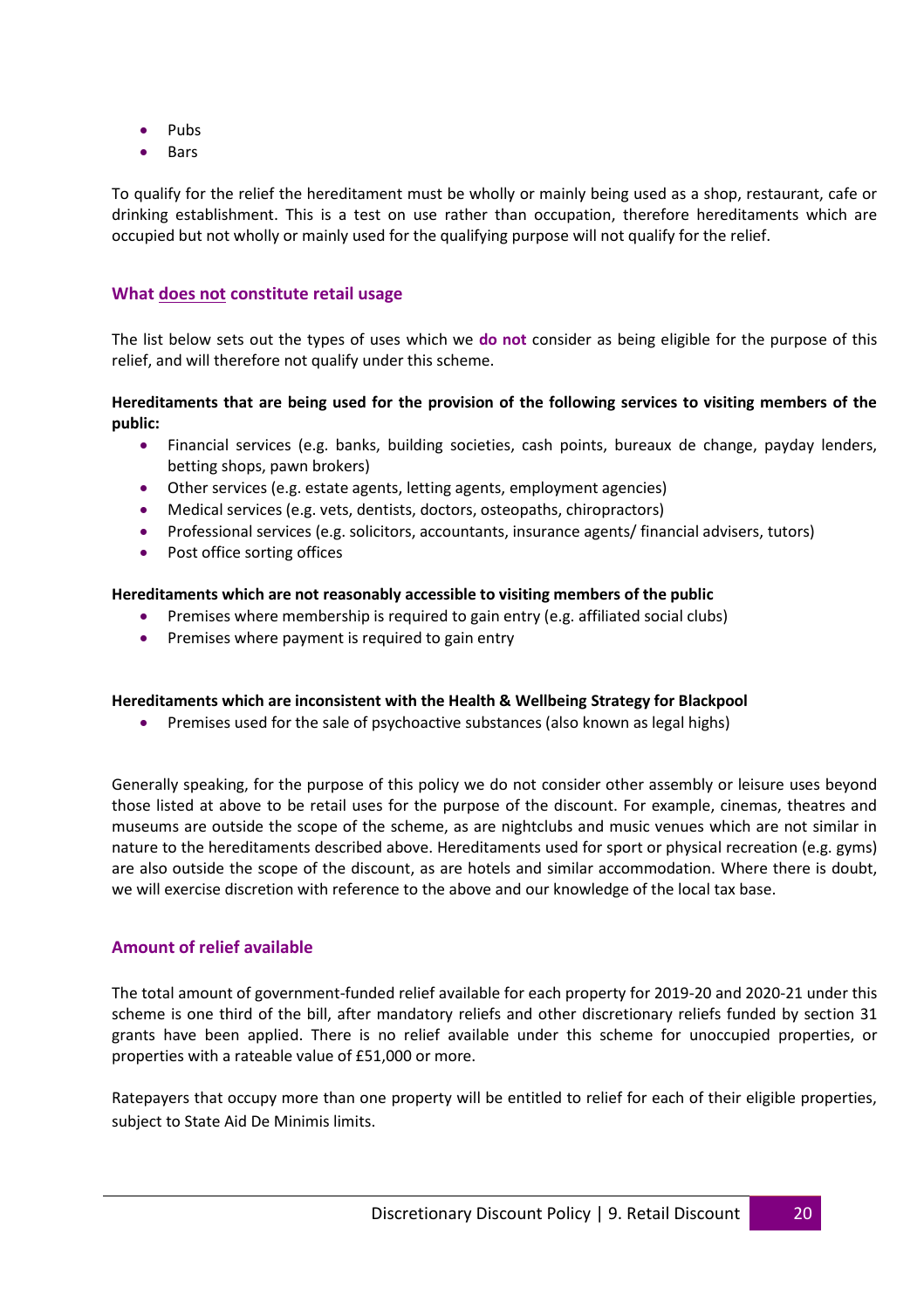A new hereditament created as a result of a split or merger during the financial year, or where there is a change of use, should be considered afresh for the relief on that day.

### <span id="page-19-0"></span>**Responsible officer**

The responsibility for making discretionary decisions will rest with the Director of Resources.

#### <span id="page-19-1"></span>**Decision making process**

In accordance with Government Guidance for the administration of the scheme, and to assist local businesses, the s151 Officer has agreed that the Council may make a number of assumptions with regard to eligibility to ensure relief is awarded to qualifying businesses as soon as possible.

Businesses awarded relief will be advised to inform the Council if they do not qualify for relief as a result of exceeding State Aid limits. Should a ratepayer believe they are entitled to the relief and it has not been awarded, an application form will be provided and relevant enquiries undertaken to determine eligibility.

Where an application form is sent and a response is received, a Revenues Manager will review eligibility and seek a decision from the Director of Resources.

### <span id="page-19-2"></span>**Notification of decision**

The Council will notify the applicant of its decision within 28 days of receiving sufficient information to make a decision.

#### <span id="page-19-3"></span>**Review of decision/re‐determination requests**

The Council will accept an applicant's written request for a redetermination of its decision where there is new information available on which to reconsider the original decision.

#### <span id="page-19-4"></span>**Notification of review/re‐determination decision**

The Council will notify an applicant of its decision within 28 days of receiving a request for a re-determination. Following the re-determination of a request for a discretionary award there is no further right of appeal.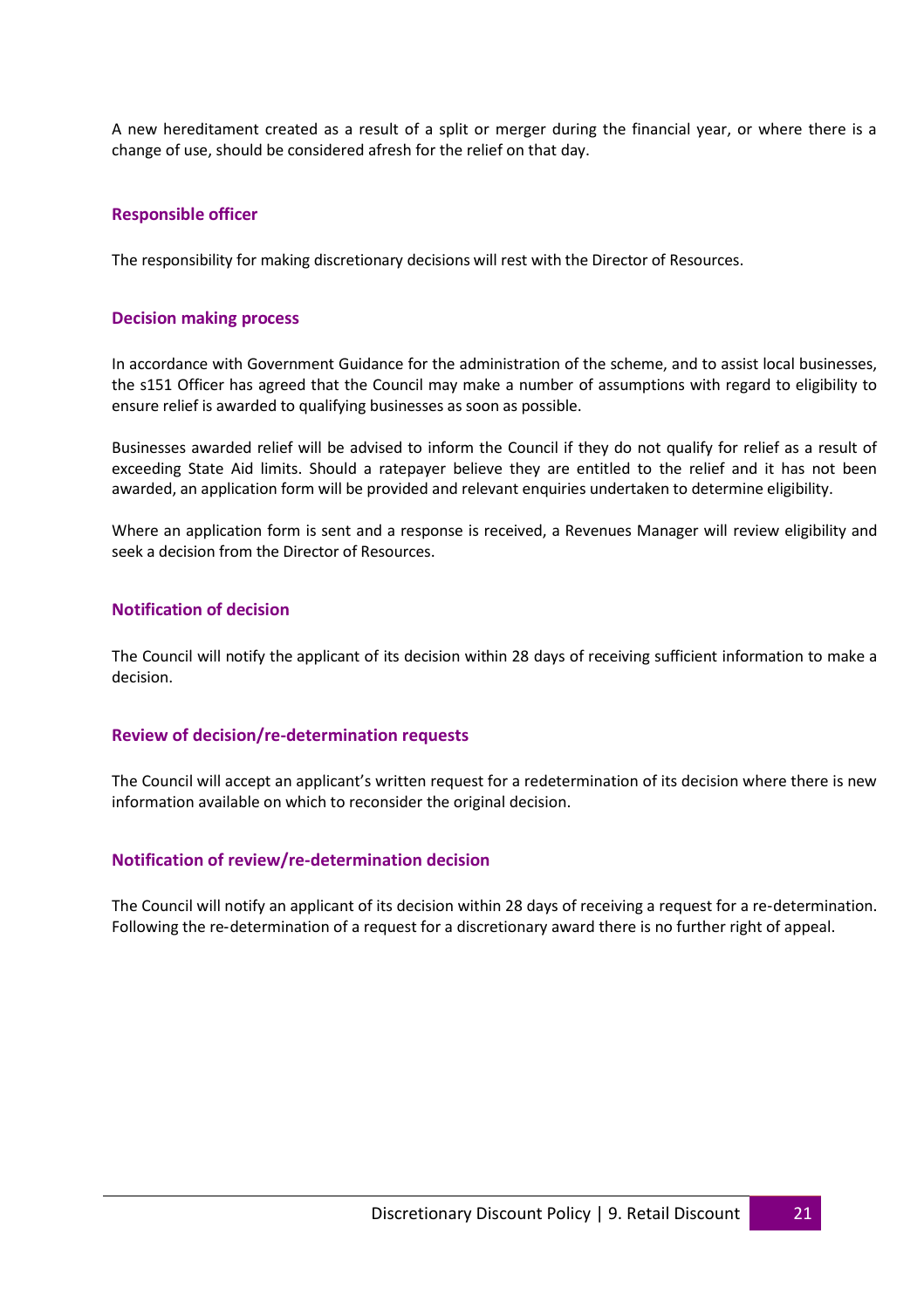# <span id="page-20-0"></span>**10. Enterprise Zone Relief**

The Council's Executive approved the joint Enterprise Zone Business Rates Relief Policy on Monday 18<sup>th</sup> July 2016. The policy allows for relief to be applied (up to state aid limits) where business moves into the designated Enterprise Zone before 2022, subject to qualifying criteria. The policy is published on our website a[t www.blackpool.gov.uk.](http://www.blackpool.gov.uk/)

This is a joint policy between Blackpool Council, Fylde Borough Council and Wyre Borough Council.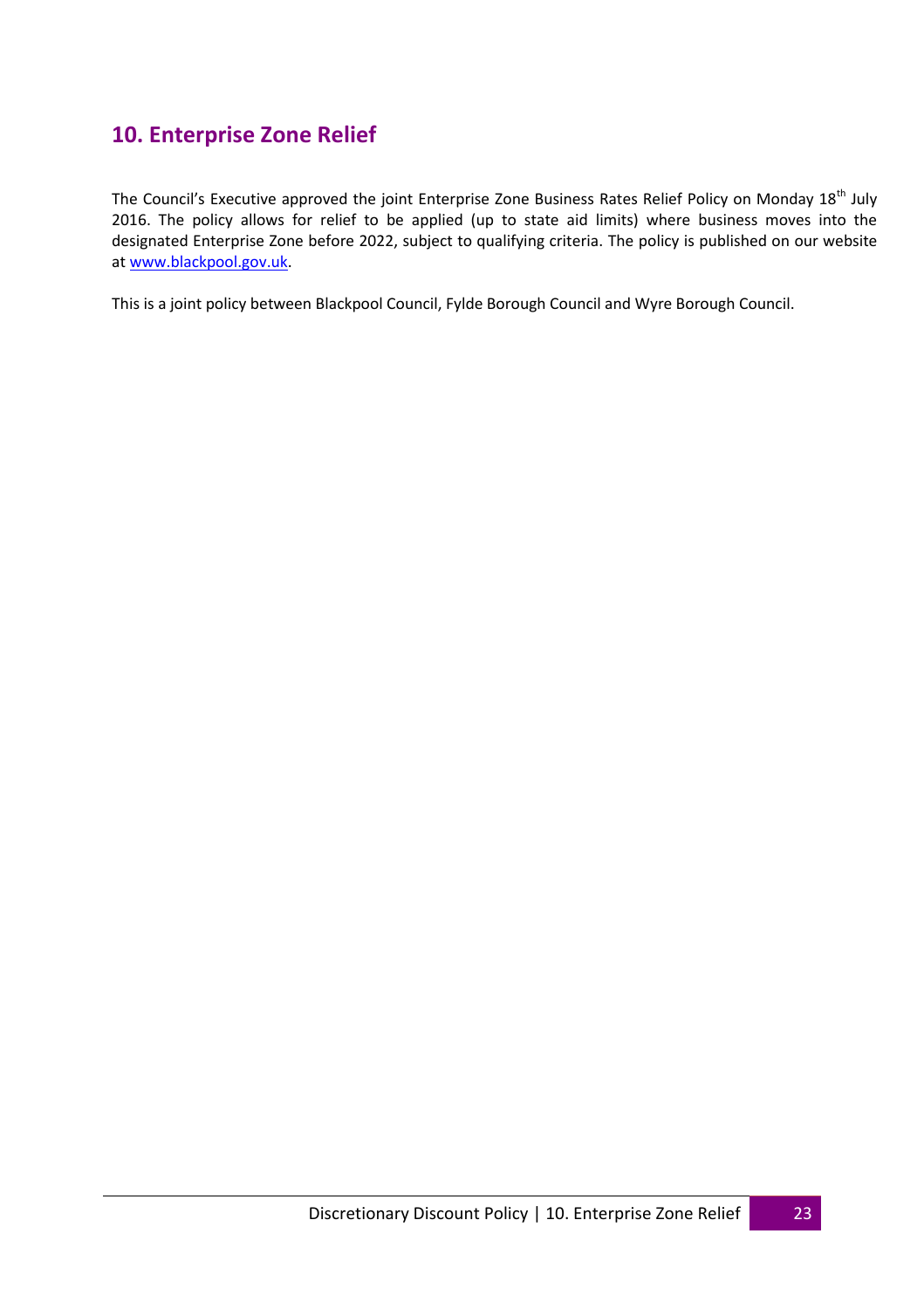# **11. Revaluation Relief**

Central Government is keen that in certain cases, assistance should be provided to businesses which have had increases in their rate liability due to the revaluation of premises in April 2017. In these cases, and where the Council meets Central Government guidelines, grants are available under section 31 of the Local Government Act 2003.

The following sections cover all aspects of the Discretionary Business Rates Relief scheme "Revaluation Relief" which is available from 1st April 2017. Where businesses apply for relief they will be granted (or not granted) relief in line with the following policy.

### **Legislative Background**

To be considered for the following discretionary relief schemes ratepayers are obliged to make a written application to the Council. The Council will expect all businesses to make applications in such a format as is required (which may vary from time to time) and for the business to provide such information, evidence, certificates etc. as required in order to determine whether relief should be awarded.

The Council will consider carefully every application on its merits. There is no statutory appeal process or Tribunal against any decision made by the Council. The authority will however, upon request, review decisions made. Details of the internal review process are given within this policy.

This policy document covers the granting of awards under the Revaluation Relief which covers a period of 12 months from 1st April 2019. The decision to grant or not to grant discretionary relief is a matter purely for the Council.

### **The Council's approach to granting Government led Discretionary Relief schemes**

Over the past few years, a number of schemes have been led by Central Government but without specific legislative changes. These are administered under s47 of the Local Government Finance Act 1988 and guidance is often provided. The Council is keen to support such initiatives especially where they are designed to help local businesses and will look to maximise both the reliefs given as well as maximising any grants receivable. However, the Council reserves the right to vary its approach where thought appropriate.

In the case of Revaluation Relief, Central Government is keen that individual Councils develop their own scheme to meet local needs. Government has allocated funds to the Council using a particular methodology, but it has been keen to point out that this should have no bearing on the actual scheme adopted by the Council.

### **Effect on the Council's Finances**

In March 2017, Central Government announced that it would make available a discretionary fund of £300 million over four years from 2017-18 to support those businesses that face the steepest increases in their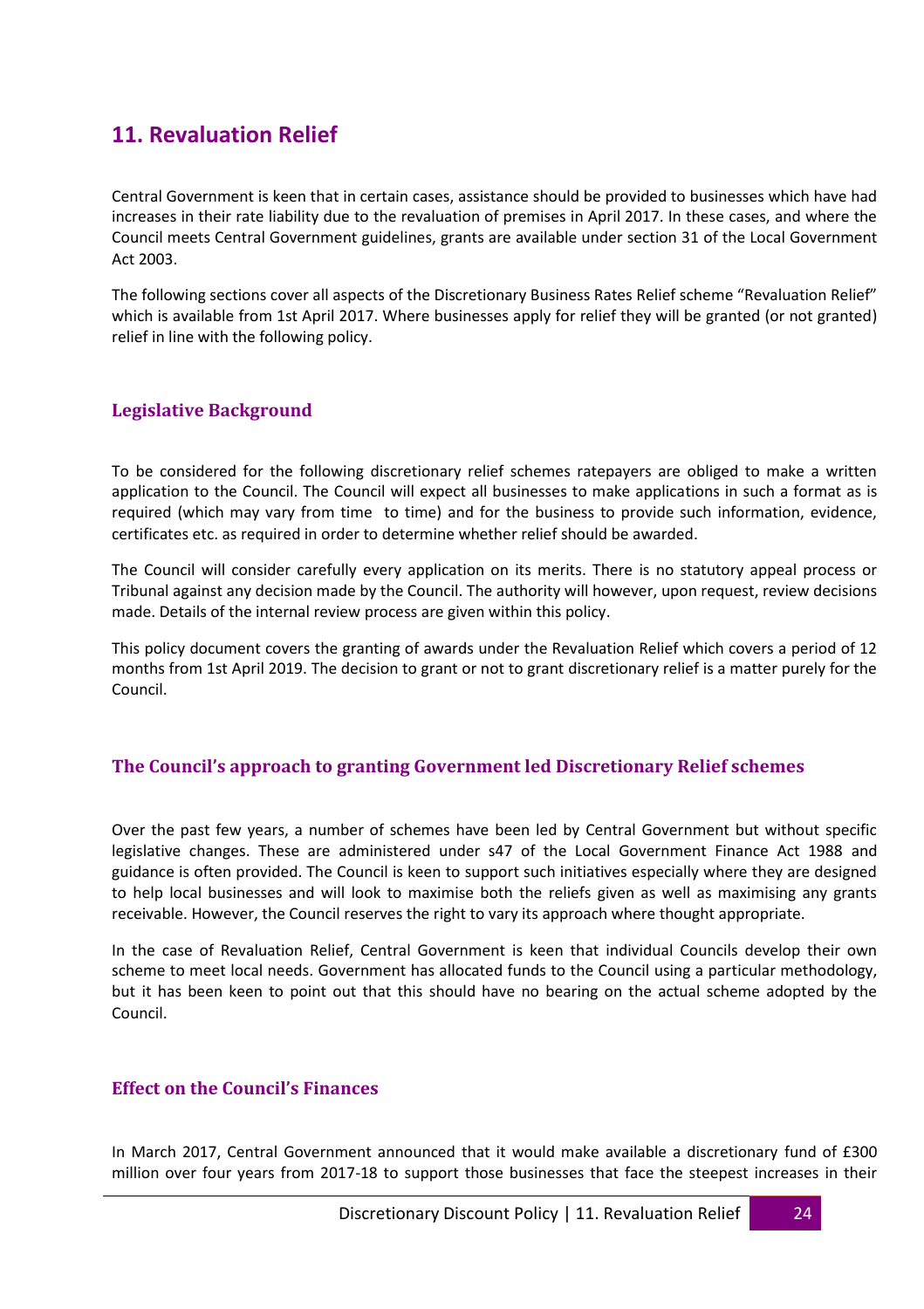business rates bills as a result of the revaluation, known as Revaluation Relief. Government determined that Councils would be best placed to determine how this fund should be targeted and administered to support those businesses and locations within their area that are in the greatest need.

Every authority within England is to be provided with a share of the fund to support their local businesses. This is to be administered through billing authorities' discretionary relief powers under s47 of the Local Government Act 1988. The full effects of the financial allocation are shown below.

The allocation of monies to authorities and the methodology of the funding award is completely separate to the scheme itself and Government believes that local authorities are best placed to judge the particular circumstances of local ratepayers and direct the funding where it is most needed to support local economies.

Councils will be compensated for any relief granted under section 31 of the Local Government Act 2003. The Government has decided that any underspend cannot be transferred from one year to the next.

A key criteria of reimbursement will be that the Council will consult with its major precepting authority when formulating its scheme.

The level of funding allocations in respect of the Discretionary Business Rates Relief Scheme are shown in the following table:

| Amount of discretionary fund awarded (£000s) – Blackpool Council |  |  |  |  |
|------------------------------------------------------------------|--|--|--|--|
|                                                                  |  |  |  |  |

| 2017-18 | 2018-19 | 2019-20 | 2020-21 |
|---------|---------|---------|---------|
| 229     | 111     | 46      |         |

### **Discretionary Relief – EU State Aid requirements**

European Union competition rules generally prohibit Government subsidies to businesses. Relief from taxes, including non-domestic rates, can constitute state aid. The Council must bear this in mind when granting discretionary rate relief.

Rate relief for charities and non-profit making bodies is not generally considered to be state aid, because the recipients are not in market competition with other businesses. However, where other bodies receive relief and are engaged in commercial activities or if they are displacing an economic operator or if they have a commercial partner, rate relief could constitute state aid.

Relief will be State Aid compliant where it is provided in accordance with the De Minimis Regulations (1407/2013)1. The De Minimis Regulations allow an undertaking to receive up to €200,000 of De Minimis aid in a three-year period (consisting of the current financial year and the two previous financial years).

Where the relief to any one business is greater than the De Minimis level, then permission will need to be obtained from the European Commission. In such cases the matter will be referred to the Department for Communities and Local Government (DCLG) for advice and then referred back to the Council for consideration. It will be for the ratepayer to provide confirmation as to whether the State Aid provisions apply to them.

<sup>1</sup> [http://eur-lex.europa.eu/LexUriServ/LexUriServ.do?uri=OJ:L:2013:352:0001:0008:EN:PDF](http://eur-lex.europa.eu/LexUriServ/LexUriServ.do?uri=OJ%3AL%3A2013%3A352%3A0001%3A0008%3AEN%3APDF)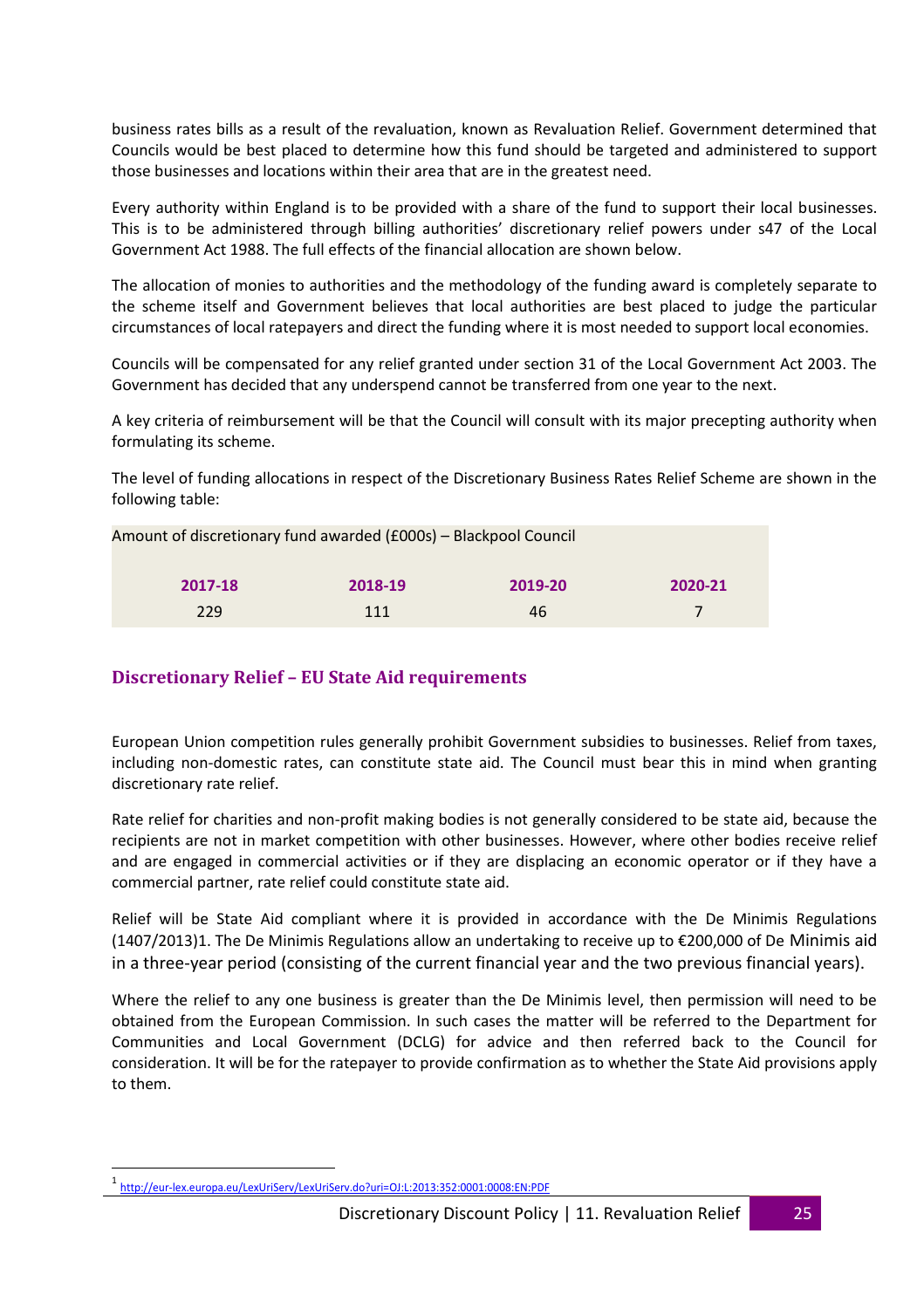In all cases, where discretionary relief is to be granted or where liability is to be reduced, when making an application, ratepayers will be required to provide the Council with sufficient information to determine whether these provisions are applicable in their case.

European Union competition rules regarding state aid requirements may change when the United Kingdom exits the European Union.

### **Administration of Discretionary Relief – General approach**

Applicants may be required to provide a completed application form plus any such evidence, documents, accounts, financial statements etc. necessary to allow the Council to make a decision. Where insufficient information is provided, then no relief will be granted. In some cases, it may be necessary for officers to visit premises and we would expect organisations claiming relief to facilitate this where necessary.

The Council will provide this service and guidance free of charge. Ratepayers are encouraged to approach the Council direct and **NOT** pay for such services through third parties.

Where an application is successful, then the following will be notified to them in writing:

- The amount of relief granted and the date from which it has been granted;
- If relief has been granted for a specified period, the date on which it will end;
- The new chargeable amount.

Where relief is not granted then a notification of the decision will be provided, in writing.

Revaluation Relief is to be granted from the beginning of the financial year in which the decision is made. Decisions can be made up to 6 months after the end of the financial year for which the application was made, but if an application is made after this time it will not be considered.

A fresh application for discretionary relief will be necessary for each financial year or at such time-period as the Council determines.

Variations in any decision will be notified to ratepayers as soon as practicable and will take effect as follows:

- Where the amount is to be increased due to a change in rate charge or a change in the Council's decision which increases the award – this will apply from the date of the increase in rate charge or the date determined by the Council as appropriate;
- Where the amount is to be reduced due to a reduction in the rate charge or liability including any reduction in rateable value, awarding of another relief or exemption this will apply from the date of the decrease in rate charge; **and**
- Where the amount is to be reduced for any other reason, it will take effect at the expiry of a financial year

A decision may be revoked at any time.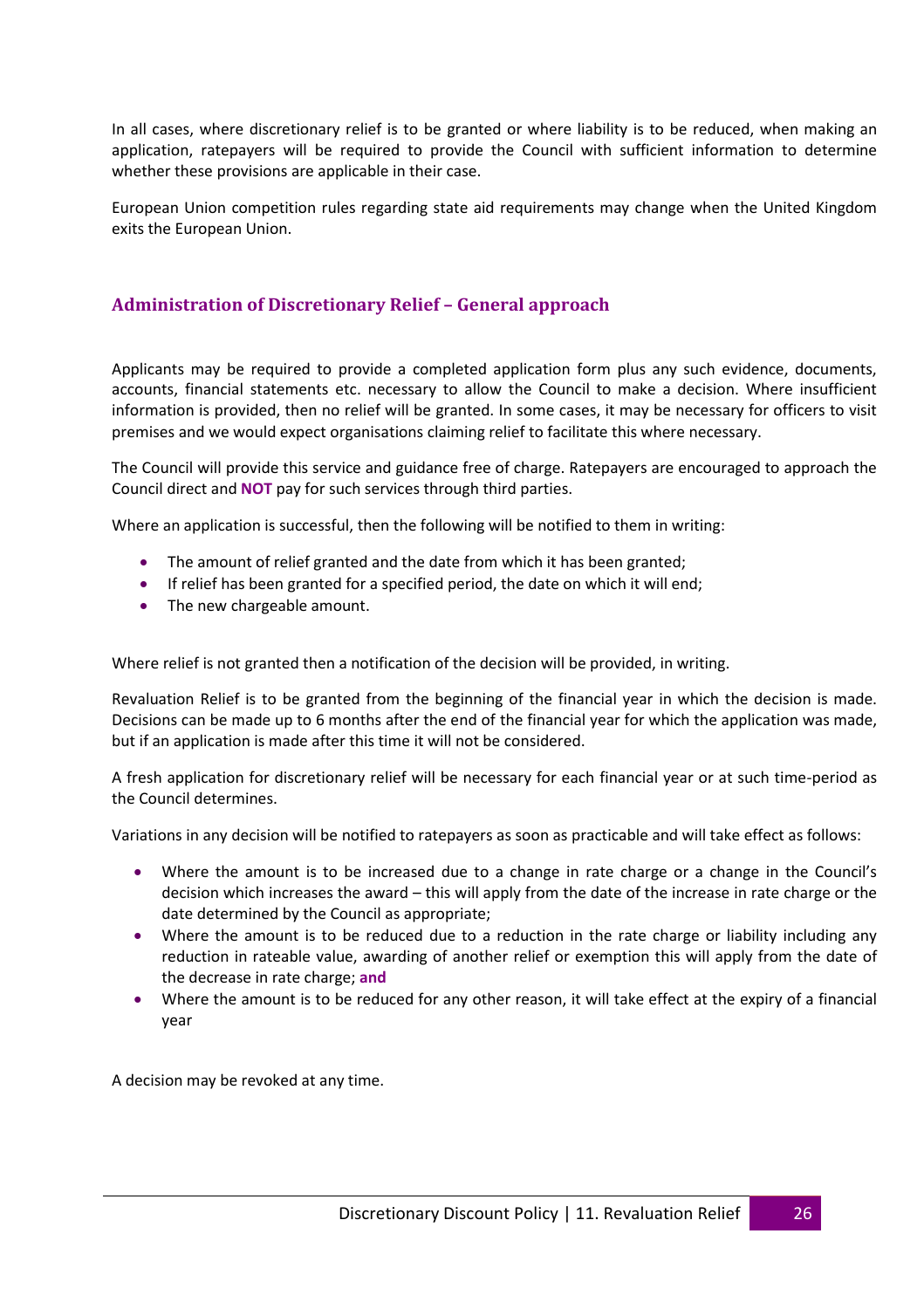### **Consultation**

The Council has consulted with its preceptors in relation to its Revaluation Relief scheme and has taken their comments into account when determining the eligibility criteria.

The grant determination for Revaluation Relief states that a condition of the fund is that consultation is undertaken with 'relevant authorities'. Relevant authorities for the purpose of this scheme means any major precepting authority.

In the case of Blackpool Council the precepting authority has been consulted, namely the Lancashire Fire and Rescue Service.

### **Revaluation Relief Scheme**

The Council has decided that reliefs under the Revaluation Relief scheme will be awarded using the following criteria:

- a) The scheme is designed to assist ratepayers who have suffered significant increases in rate liability due to the revaluation and the subsequent increase to their Rateable Value;
- b) Relief will not be granted where a hereditament has a rateable value of £500,000 or more at 1st April 2017 and where the increase calculated in section (d) is less than 10%;
- c) Relief will not be awarded where mandatory relief or Supporting Small Businesses Relief are granted or the hereditament is within the Business Rates Relief qualifying area of a designated Enterprise Zone;
- d) In assessing any potential entitlement to an award under this scheme, the Council will compare the following:
	- The rate liability of the ratepayer at 31st March 2017 after any reliefs and reductions; **and**
	- The rate liability of the ratepayer at 1st April 2017 taking into account any transitional relief or discretionary relief within this policy;
- e) Relief will only be given to premises which are liable for occupied rates. No relief within this scheme will be granted for unoccupied premises;
- f) Relief will only be granted to ratepayers who were in occupation at 31st March 2017 and in occupation on 1st April 2017 and for each day subsequently.
- g) Ratepayers taking up occupation after the 1st April 2017 will not be eligible for relief on the basis that new ratepayers would not have suffered from increases due to a revaluation;
- h) Relief may be awarded for more than one premises as long as all other criteria are met;

Relief will **not** be awarded where:

- the ratepayer has been awarded a reduction under s44a of the Local Government Finance Act 1988; **or**
- the hereditament occupied by a Billing or Precepting Authority (known as excepted hereditaments).
- the hereditament has a subsequent increase in Rateable Value after the 1st April 2017 which takes it out of the scope of this scheme; **or**
	- the hereditament is used for any of the following purposes:
		- a) hospitals, health centre's or doctors/GP surgeries;
		- b) banks and building societies, including separately rated cash machines and ATM's; **or**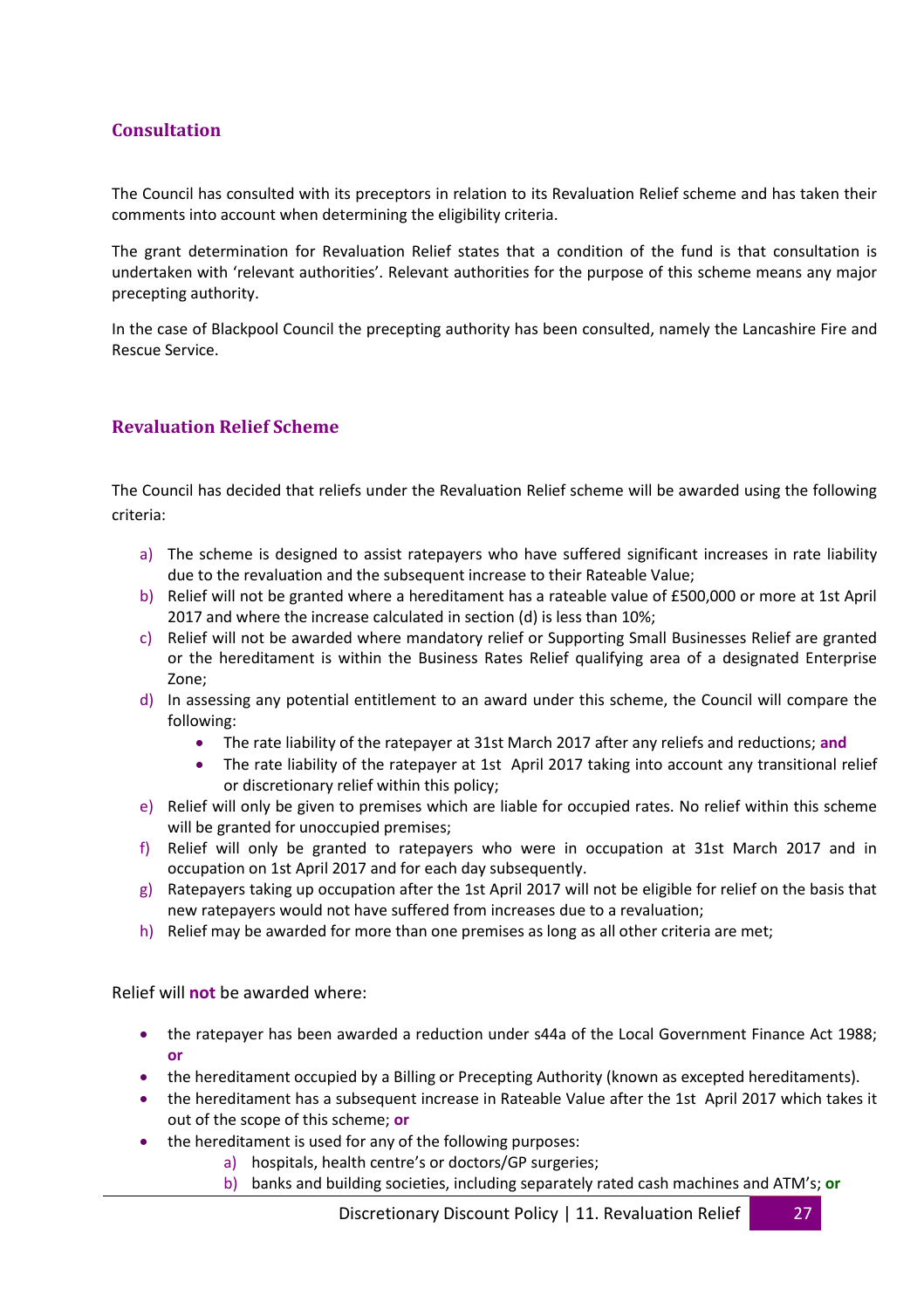### c) telecommunications network facilities

The Council will look to simplify the application process wherever possible, but it will expect any ratepayers to provide such information as is required by the Council to support their application.

A standard percentage reduction in the value of the rates payable will be applied to all eligible applicants, that rate to be determined by the level of available funding during the year.

The amount of relief awarded under these schemes will be recalculated in the event of a change of circumstances. In effect relief is calculated on a daily basis in line with the ratepayer's liability on that day. This will include, for example, a backdated change to the rateable value of the hereditament. This change of circumstances could arise during the year in question or during a later year. Where any award is to be reduced, the Council will look to recover the amount from the date the change of circumstances occurred.

The Non-Domestic Rating (Discretionary Relief) Regulations 1989 (S.I. 1989/1059) requires the Council to provide ratepayers with at least one year's notice in writing before any decision to revoke or vary a decision so as to increase the amount the ratepayer has to pay takes effect. Such a revocation or variation of a decision can only take effect at the end of a financial year. But within these regulations, the Council may still make decisions which are conditional upon eligibility criteria or rules for calculating relief which allow the amount of relief to be amended within the year to reflect changing circumstances.

Where any award is granted to a ratepayer, the Council will require any changes in circumstances which may affect the relief to be reported as soon as possible and in any event not more than 21 days from the happening of the event. This will be important where the change would result in the amount of the award being reduced or cancelled e.g. where the premises comes unoccupied or is used for a purpose other than that determined by the Council as eligible for relief.

### **Decisions by the Council under this scheme**

Any application will be considered against the criteria listed in this document, and it must be in the interest of the Council and community for the local authority to grant a reduction.

The responsibility for making discretionary decisions will rest with the Director of Resources.

Additional information may be required by the Council in order that a decision can be made.

### **Decision making process:**

**Stage 1:** The Principal Revenues Manager or Head of Revenues and Exchequer Services will make a recommendation to the Director of Resources, considering the application against the criteria set out in this policy, based upon the information provided by the applicant and known to the Council.

**Stage 2:** The Director of Resources will consider the application and the recommendation to determine whether to award a discretionary discount.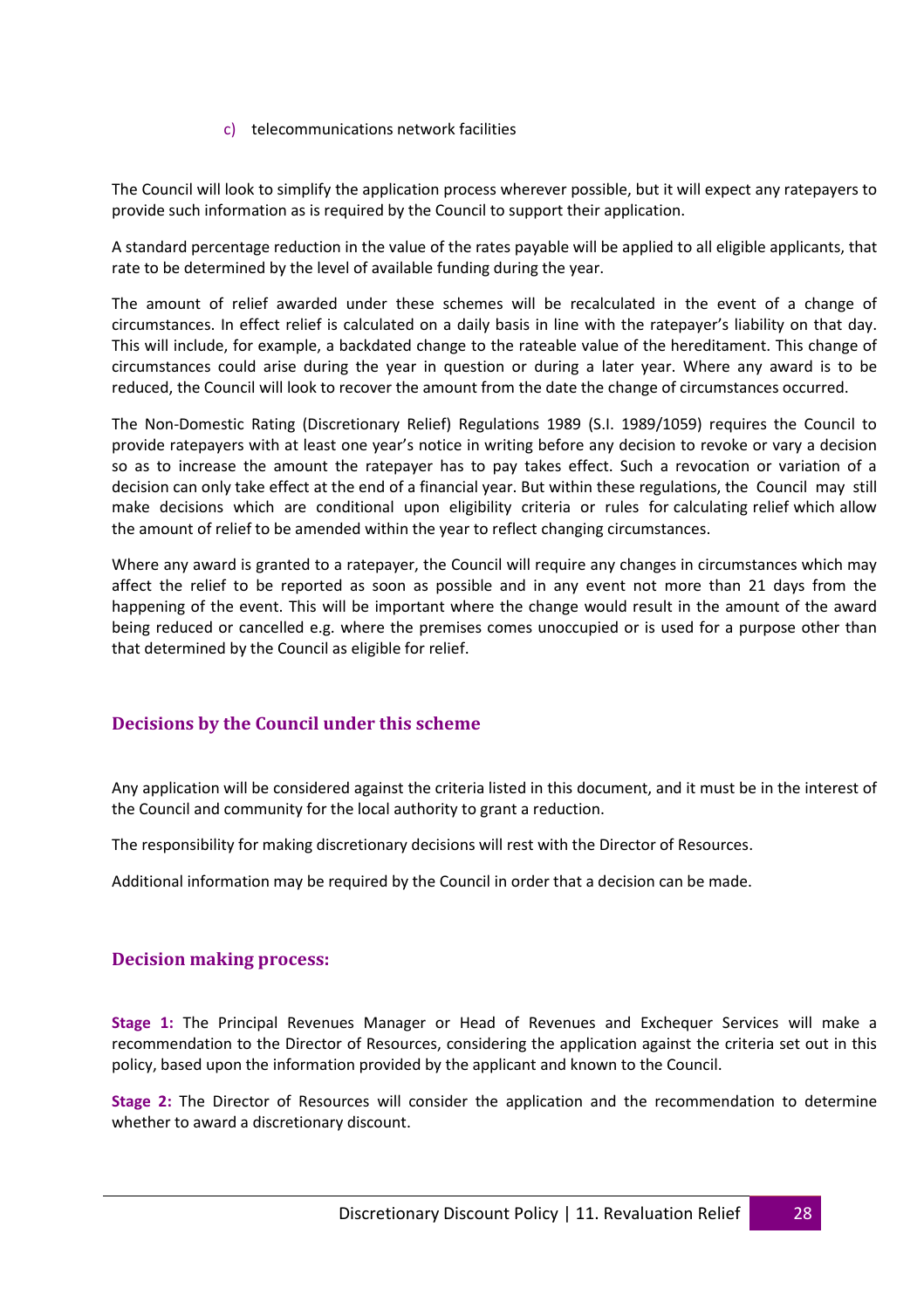### **Notification of decision**

The Council will notify the applicant of its decision within 28 days of receiving sufficient information to make a decision.

### **Review of decision/re‐determination requests**

The Council will accept an applicant's written request for a redetermination of its decision where there is new information available on which to reconsider the original decision.

### **Notification of review/re‐determination decision**

The Council will notify an applicant of its decision within 28 days of receiving a request for a re‐determination. Following the re-determination of a request for a discretionary award there is no further right of appeal.